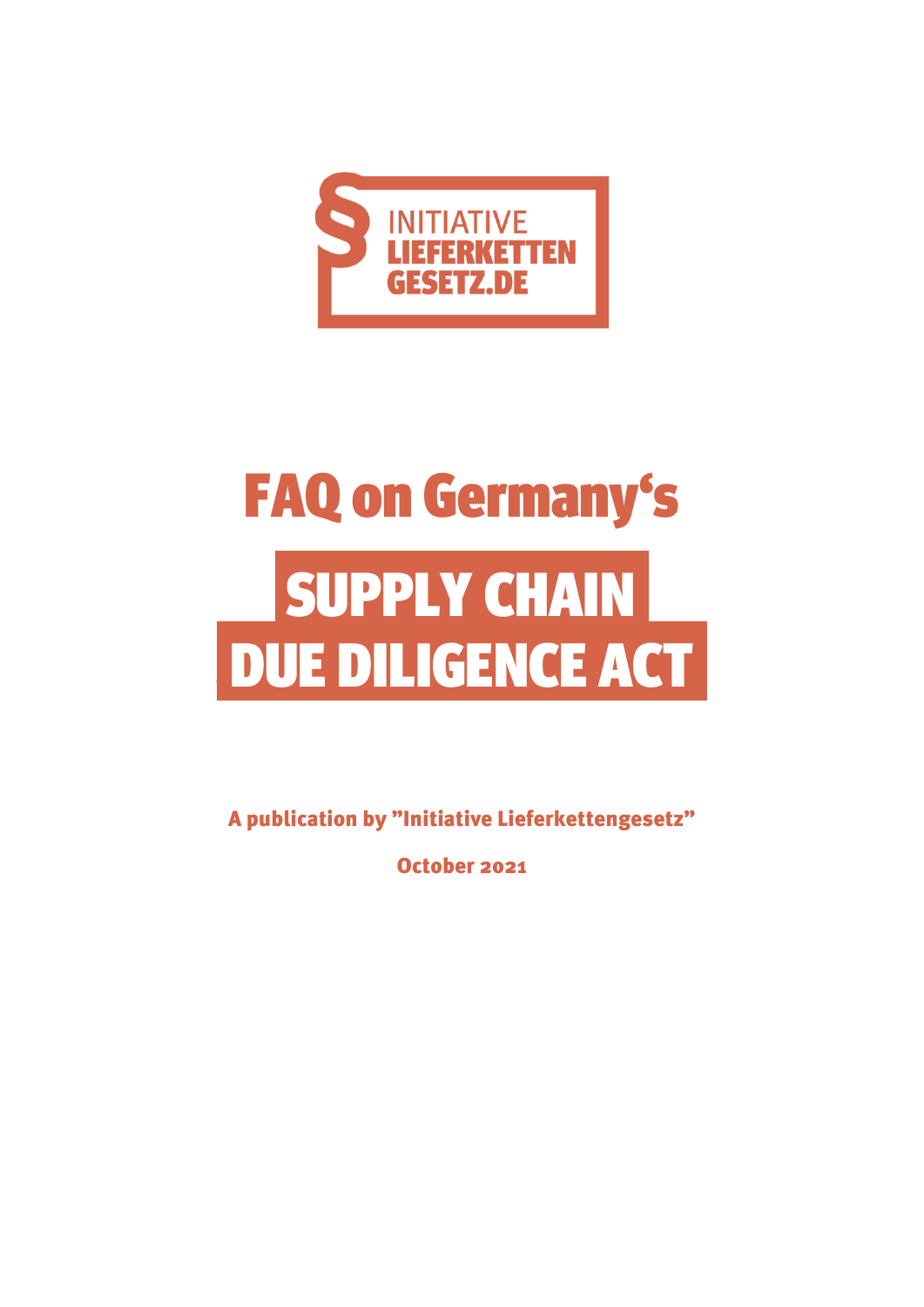#### INDEX

| I.  |                                                                                                     |
|-----|-----------------------------------------------------------------------------------------------------|
| 1.  |                                                                                                     |
| 2.  |                                                                                                     |
| 3.  |                                                                                                     |
| П.  |                                                                                                     |
| 1.  |                                                                                                     |
| 2.  |                                                                                                     |
| 3.  | Are companies also obligated to address human rights violations in Germany?  6                      |
| 4.  | What obligations do companies have with regard to environmental protection?7                        |
| 5.  | Does the Act apply for the entire supply and value chain? What does the term "graded                |
| 6.  |                                                                                                     |
| 7.  |                                                                                                     |
| 8.  | Do a company's due diligence obligations also extend to the way in which its products are           |
| 9.  | Under what circumstances are companies obligated to terminate problematic business                  |
| 10. | How are companies required to act in the event of a conflict between local law and international    |
| 11. | Are companies also required to change their purchasing conditions and price policies? 12            |
| 12. | Does the Act require companies to seek appropriate involvement from the persons whose rights        |
| 13. | What are the reporting requirements imposed on companies by the Act?  13                            |
| 14. | What role do sector-wide initiatives and audits play in implementation of the Act? 13               |
| Ш.  |                                                                                                     |
| 1.  | What consequences does the Act foresee for companies that fail to comply with its obligations?      |
| 2.  |                                                                                                     |
| 3.  | What is the difference between administrative sanctions and criminal or civil liability?  15        |
| 4.  |                                                                                                     |
| 5.  |                                                                                                     |
| 6.  | What does the "special representative action" provided for in the Act mean?  17                     |
| 7.  | What is the difference between the right to a representative action and the right to file a request |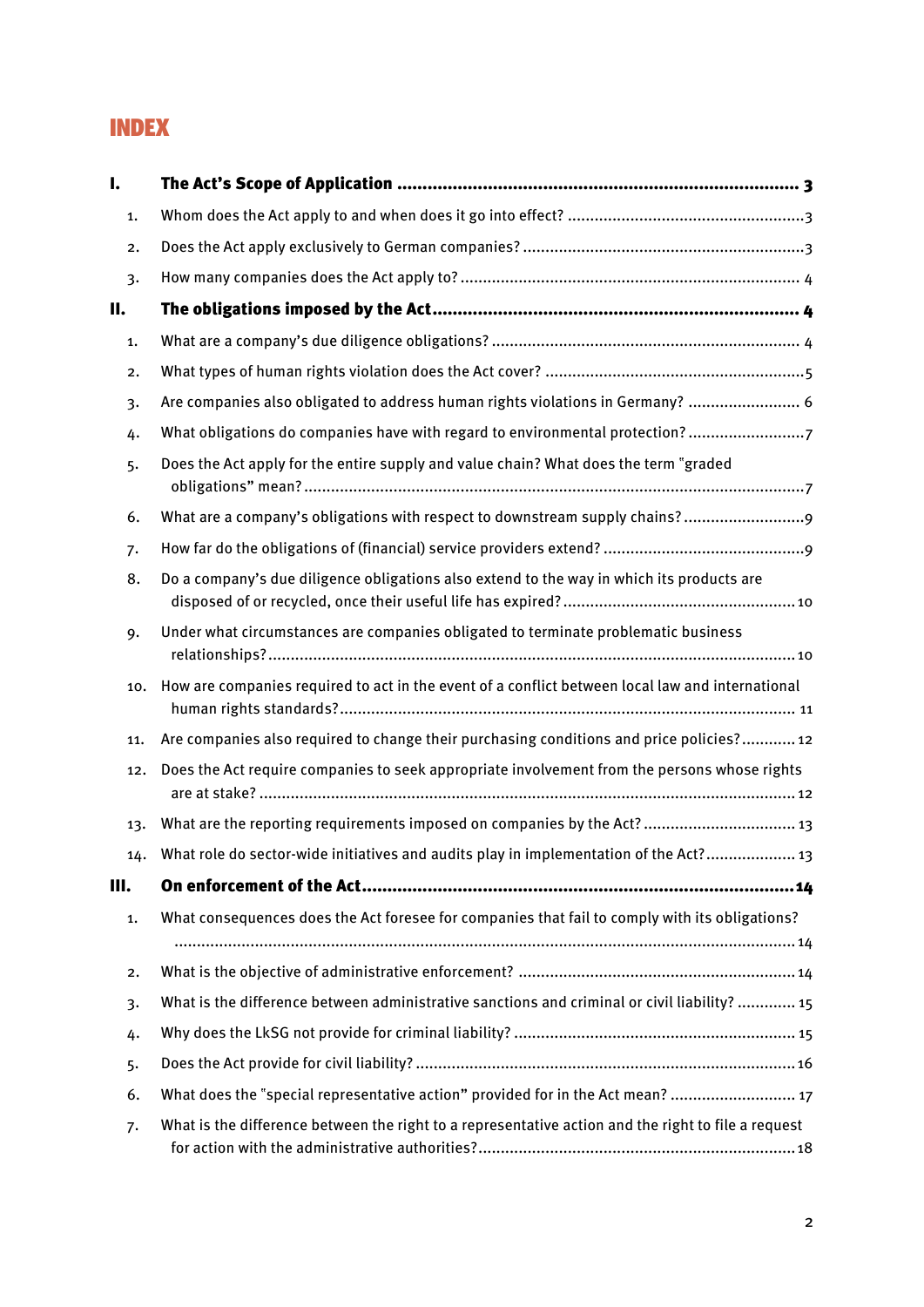| 8.  | What possibilities does the Act provide to impacted parties from countries harboring production |
|-----|-------------------------------------------------------------------------------------------------|
| IV. |                                                                                                 |
| 1.  |                                                                                                 |
| 2.  | How does the LkSG stand relative to other international due diligence legislation?20            |
| 3.  | What is the relationship between the LkSG and the UNGP or the National Action Plans? 20         |

# <span id="page-2-0"></span>I. THE ACT'S SCOPE OF APPLICATION

#### <span id="page-2-1"></span>1. Whom does the Act apply to and when does it go into effect?

Germany's Supply Chain Due Diligence Act (Lieferkettensorgfaltspflichtengesetz, LkSG) goes into effect in 2023 and will initially apply to companies that have more than 3 000 employees. In January 2024, the threshold will sink to 1 000 employees. For purposes of the Act, the following are also counted as employees:

- **•** temporary workers, provided they are employed for more than six months
- all employees of companies belonging to the same consolidated group, regardless of whether they are employed in the same business segment
- all employees temporarily seconded to another country in the EU.

The term company or enterprise is to be interpreted broadly in the context of the LkSG. The Act applies to any enterprise, regardless of its legal form and regardless of the sector or industry in which it operates. Accordingly, the Act also applies to companies such as banks, financial service providers, or accounting firms.

#### <span id="page-2-2"></span>2. Does the Act apply exclusively to German companies?

The LkSG applies not just to German, but to certain foreign companies, as well. The condition is that such companies must have a branch office operating in Germany and, as a rule, employ in Germany more than 3 000 (starting in 2024 more than 1 000) persons. Merely operating and distributing its products in Germany therefore does not bring a foreign company within the scope of the Act. The term branch office is not defined more precisely in the Act. In general, the term is understood to mean a place of business, separate from the corporate seat of the company, which is legally and economically dependent of the parent company, has a specially allocated sphere of responsibilities, and is intended to operate for a significant period of time.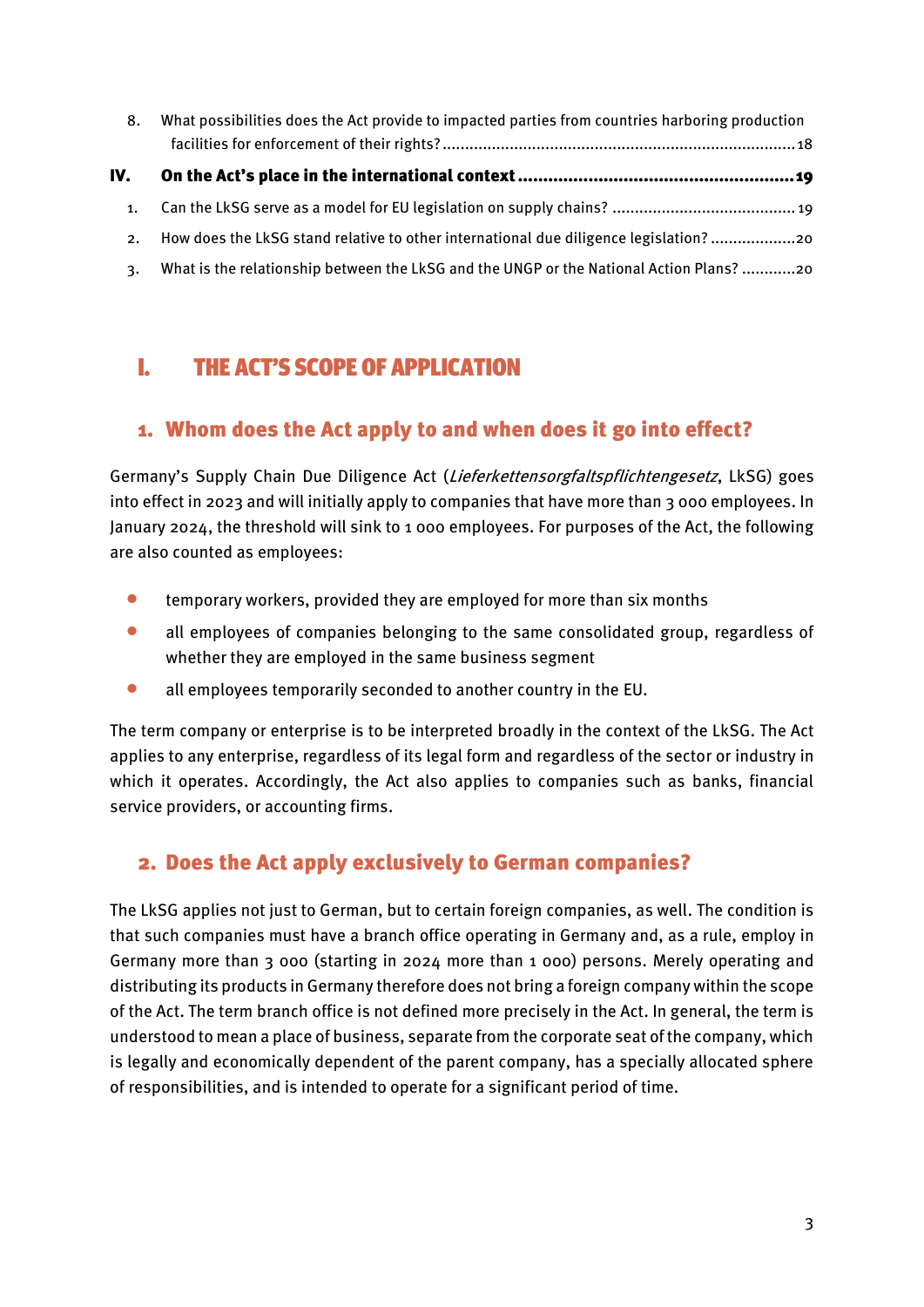#### <span id="page-3-0"></span>3. How many companies does the Act apply to?

Many large international firms such as Samsung, Google and Zara have subsidiaries in Germany. It is, however, not easy to find out how many persons are employed at these sites. For this reason, it would be useful for the Federal Government of Germany to publish a list of the companies covered by the Act. According to the information currently published by the Federal Government, the Act will apply to over 900 companies, including foreign companies, starting in 2023, and to ca. 4 800 companies starting in 2024. <sup>1</sup> Based on these figures, not more than one percent of the ca. 450 000 German companies that employ more than ten persons will fall within the scope of the Act.

## <span id="page-3-1"></span>II. THE OBLIGATIONS IMPOSED BY THE ACT

#### <span id="page-3-2"></span>1. What are a company's due diligence obligations?

The Act requires that companies subject to its provisions comply with certain human rights and environmental due diligence obligations. The core elements of these obligations are set forth in § 3 LkSG and are oriented towards the UN Guiding Principles on Business and Human Rights (UNGP) and the National Action Plan for Business and Human Rights (Nationaler Aktionsplan, Wirtschaft und Menschenrechte, NAP). In particular, companies are required to:

- $\bullet$  set up a risk management system
- determine who shall be responsible for overseeing that system within the company
- **•** carry out risk analyses on a regular basis
- **•** make a statement of principle relative to the company's human rights strategy
- take measures to prevent and remedy abuses
- establish a procedure through which whistleblowers can file complaints and
- document the company's compliance with due diligence obligations and disclose such compliance in an annual report.

With regard to the level of complexity of the measures a company is expected to carry out, the rule is: Such measures must stand in reasonable proportion to the nature and scope of the company's business activities, its ability to influence, the severity of the violation that can typically be expected, and the nature of the company's causal contribution to such violations (§ 3 Para. 2 LkSG). Punctilious compliance with the Act's literal requirements, however, should not be viewed as the ultimate objective in and of itself: pursuant to the objectives defined in §  $\mu$ Paras. 1, 2 LkSG, the measures carried out must be effective, i.e., must be adequate for the

**.** 

<sup>1</sup> https://www.bmz.de/de/entwicklungspolitik/lieferkettengesetz.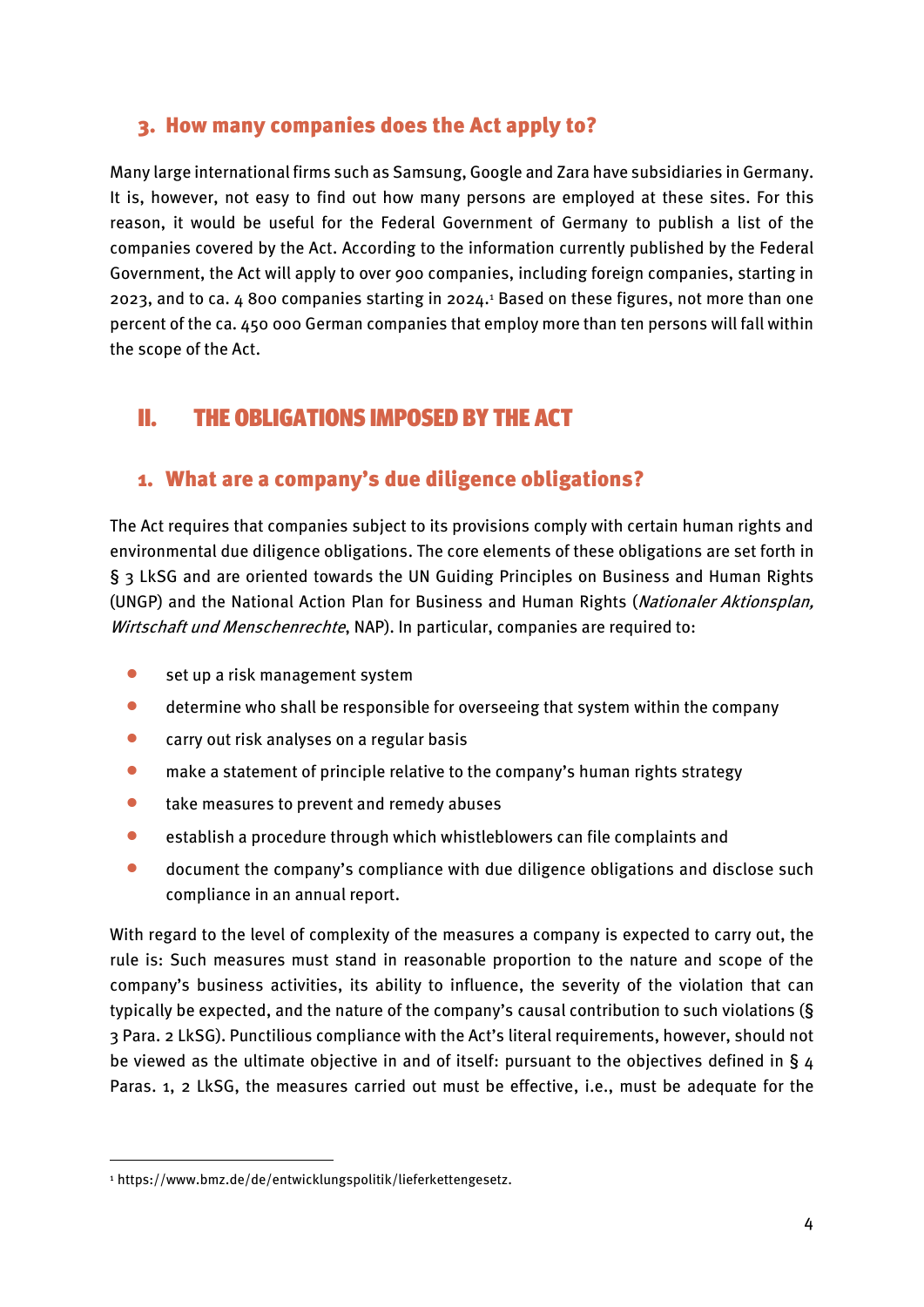purpose of preventing, stopping, and minimizing the effects of violations of human rights and environmental standards.

#### <span id="page-4-0"></span>2. What types of human rights violation does the Act cover?

The LkSG does not apply exclusively to certain classes of human rights violation, such as child labor or forced labor; it serves to establish a general means of protecting human rights. Such rights are defined by § 2 Para. 1 LkSG in connection with the treaties and accords listed in the Act's Annex. These include the International Covenants on Civil and Political Rights and Economic, Social and Cultural Rights, as well as eight Conventions of the International Labour Organisation (ILO), which are referred to as "Core Labor Standards" (Kernarbeitsnormen). These accords define fundamental standards relative to the protection of workers, such as the right to collective bargaining.

In order to give clear guidance on the question of what human rights abuses the Act's due diligence obligations are targeting, § 2 Para. 2 Nos. 1-11 LkSG describe the following ten cases of human rights violations, which typically arise along supply chains:

- **•** child labor
- forced labor
- **•** forms of slavery
- **disregard of workplace safety standards**
- disregard of the right to freedom of association
- **•** discrimination against employees
- denial of a decent wage
- human rights abuses connected with environmental damages
- **•** unlawful displacement of persons
- **violence on the part of security forces.**

Companies subject to the provisions of § 3 Para. 1 LkSG are obligated to protect against and minimize these risks by carrying out human rights due diligence. The Act's description of the risks that typically arise belies the assertion put forth by trade associations to the effect that respecting human rights is too indefinite a standard for businesses to comply with.

The Initiative Lieferkettengesetz criticizes the Act for setting standards of human rights-based prohibitions that at times fall short of the international standards from which they are derived: In several places, the Act refers to provisions applicable in the jurisdiction of employment. The intent and purpose of enforcing universal human rights, however, is precisely to overcome the shortcomings of local law. With regard to decent wages, for example, the Act stipulates that compensation must conform  $at$  a minimum to the minimum wage defined under applicable (mostly local) law. National minimum wage standards, however, are very often inadequate to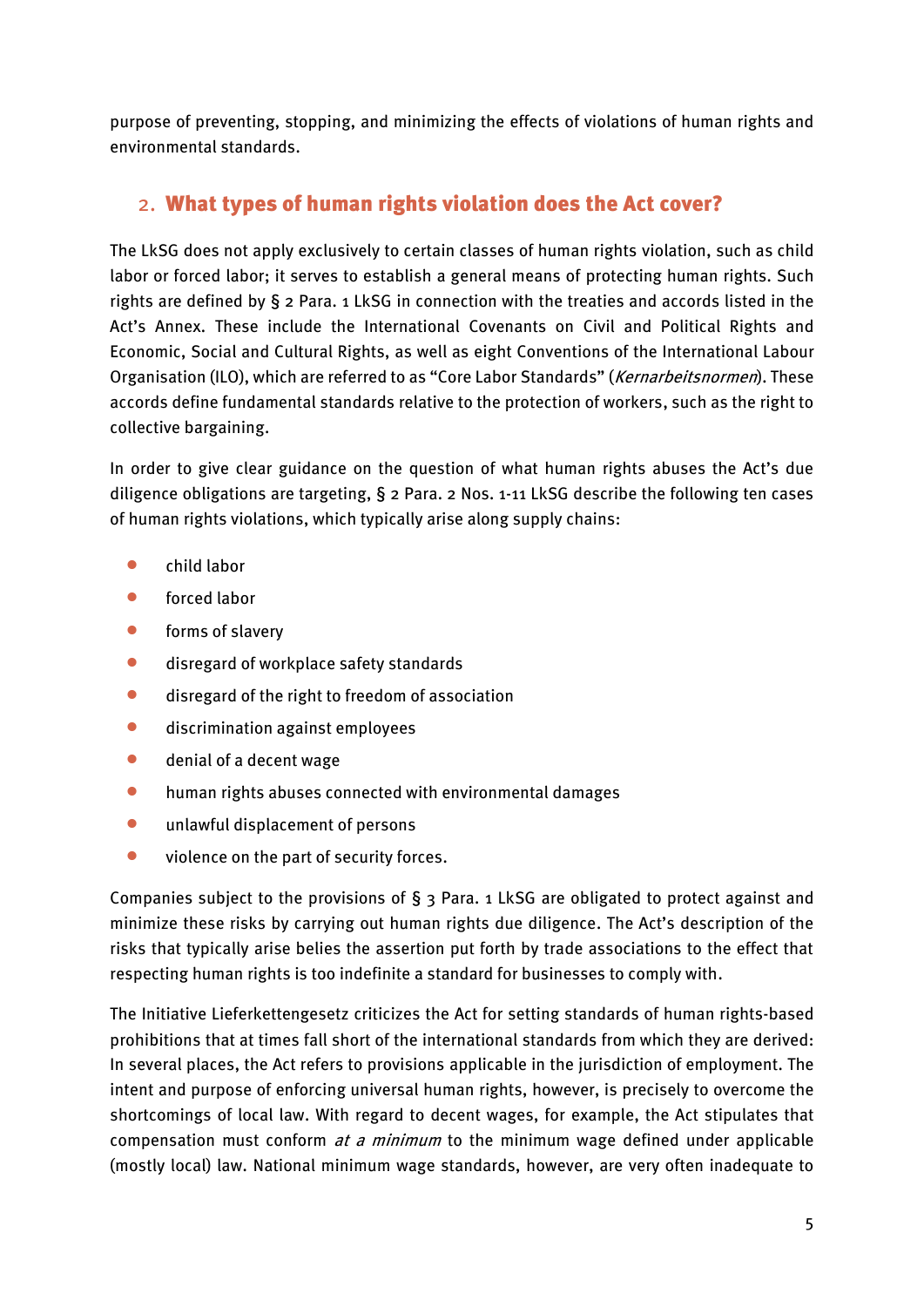guarantee protection of workers' internationally recognized right to an income that provides them and their families with an appropriate standard of living.

The term "at a minimum" in the text of the Act—together with the reference in the statement of grounds for the Act to the effect that the local cost of living for workers and their families as well as contributions to social security should be taken into account in calculating what constitutes an adequate wage—should be interpreted as requiring that companies are obligated to pay a wage in excess of the minimum wage to the extent the latter is inadequate, i.e., does not provide workers with what they need to meet their basic living expenses.

In the spirit of the German legal system's principle of respect for international law (Art. 25 Sent. 1 of the Constitution, GG) and in the interest of internationally operating enterprises, the elements defining the scope of other prohibitions in the Act should likewise be interpreted in harmony with the corresponding international standards and the clarifications of United Nations treaty bodies.

In addition, the statement of grounds for the Act makes clear that companies can use its exemplary list of risks as a starting point for their risk management, but that they should not restrict themselves to that list. § 2 Para. 2 No. 12 LkSG prohibits any other conduct not already covered by the prohibitions set forth in Nos. 1-11, which is liable to cause a particularly grave and obviously illegal violation of human rights. As a result, companies should not view themselves as in a safe haven just because no violation of § 2 Para. 2 Nos. 1- 11 LkSG appears. They must also ensure that no other grave violations of law occur. The Act does not explicitly define when a violation should be regarded as particularly grave. Courts will have to decide this on a case-bycase basis.

## <span id="page-5-0"></span>3. Are companies also obligated to address human rights violations in Germany?

The LkSG also applies to domestic supply chains. That means: Companies must also meet their due diligence obligations with regard to their German business segment and with regard to direct and indirect suppliers operating in Germany. There is a need for application of the LkSG in Germany, too: In the meat-processing industry, workers are being exploited and must work under conditions that endanger their health; in many companies, women are paid less than men for the same work; delivery services pay their couriers less than the minimum wage and violate workplace safety standards.

The LkSG improves the legal framework for prosecuting and forestalling human rights abuses in Germany: The Act provides impacted parties with an additional channel for enforcing their rights. Under § 14 Para. 1 No. 2 LkSG, impacted parties can obligate the German Federal Office of Economics and Export Control (Bundesamt für Wirtschaft und Ausfuhrkontrolle, BAFA) to take action (see Question 24). This new legal remedy is an important addition, for up to now there has been no agency in Germany responsible on the federal level for persons impacted by the human rights abuses of enterprises and state oversight in this field has been subject to no unified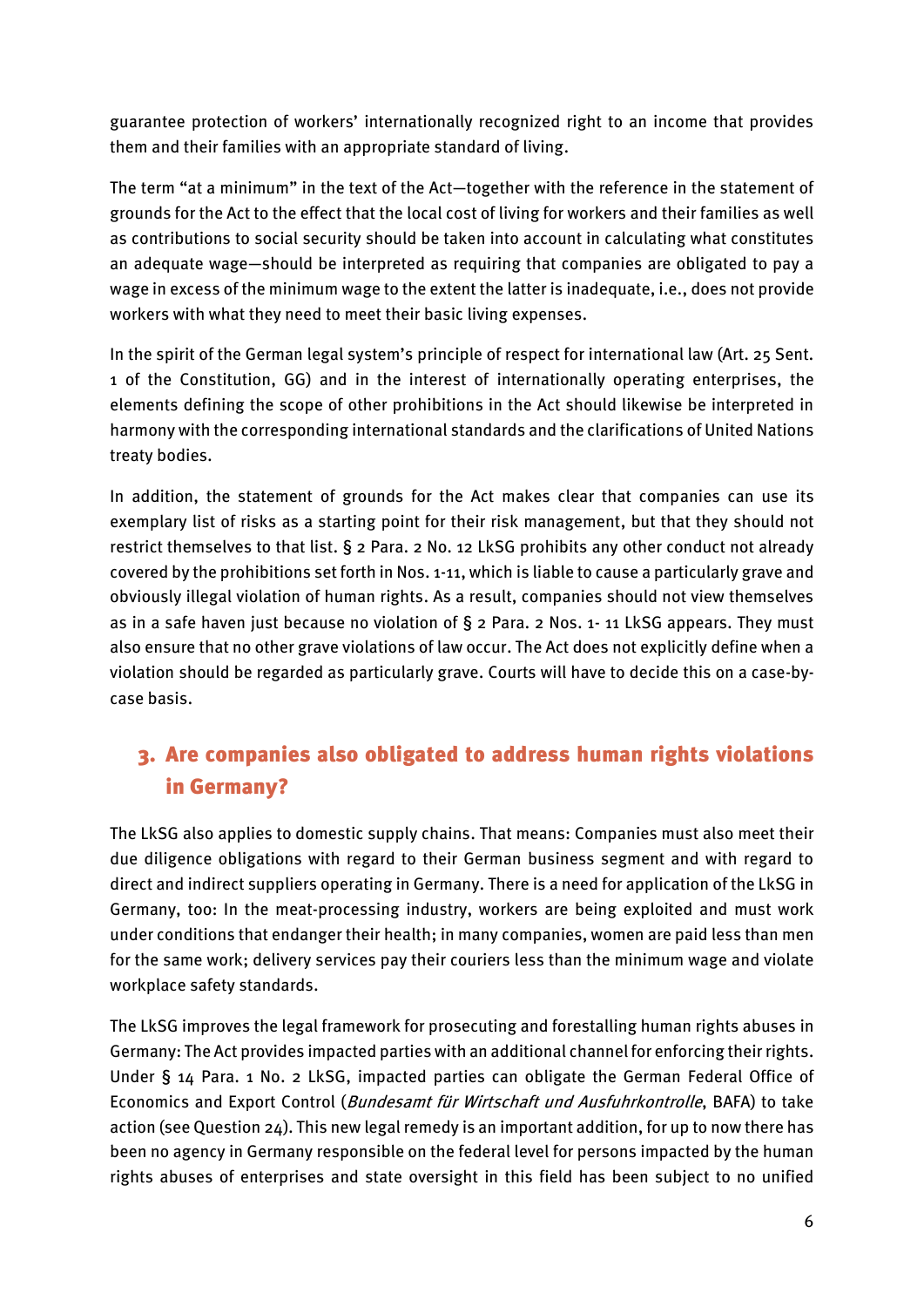standards. Thus, for instance, up to now the workplace safety bureaus of the individual states (Länder) have been responsible for enforcing workplace safety standards, while the federal customs administration (Zollverwaltung) has overseen compliance with the minimum wage. Violations of the equal rights provisions, by contrast, are not reviewed by any agency; and the state investigates disrespect for the freedom of association only to the extent there is evidence of a crime.

#### <span id="page-6-0"></span>4. What obligations do companies have with regard to environmental protection?

The LkSG provides for two kinds of obligation relative to environmental protection. First, the Act recognizes that environmental damages frequently entail human rights abuses. The catalogue of human rights risks set forth in § 2 Para. 2 LkSG includes a special clause addressing this problem. Under § 2 Para. 2 No. 9 LkSG, five kinds of environmental damage (damage to soil, water pollution, air pollution, noise pollution, and excessive water consumption) are to be viewed as a human rights risk within the meaning of the Act, if they cause a deterioration in the natural resources required for sustenance (nourishment), a deterioration in the access to drinking water or sanitary facilities, or a deterioration in health. A typical example would be where chemicals, e.g., from dye works spill into a river and as a result harm the basis for the livelihood (fishing, drinking water) and the health of local inhabitants. Through implementation of the due diligence measures foreseen in the LkSG, companies are in the future obligated to prevent and minimize the effects of such risks.

Secondly, the Act defines independent environmental risks. These are derived from three international accords on environmental protection that Germany has ratified, and which are listed in an annex to the Act. The accords include the Minamata Convention on Limiting Mercury Emissions, the Stockholm Convention on Persistent Organic Pollutants, and the Basel Convention on the Control of Transboundary Movements of Hazardous Waste. This means that violation, e.g., of the prohibition on using mercury in production processes constitutes an environmental risk, which companies are obligated to prevent and minimize the effects of  $(S_2$ Para. 3 No. 2 LkSG). It is noteworthy that all of the accords referred to also serve, at least indirectly, the protection of health, which is a human right. Other key environmental concerns, such as the climate or biodiversity, are not addressed by the Act.

## <span id="page-6-1"></span>5. Does the Act apply for the entire supply and value chain? What does the term "graded obligations" mean?

The LkSG applies pursuant to  $\S$  3 LkSG in principle to the entire supply and value chain of companies subject to the Act. The supply chain extends to all stages required for the production of products and performance of services—from the mining of raw materials through delivery to the end consumer. In contrast to the position for which trade associations lobbied, the due diligence obligations thus are not limited to direct contractual (level 1) partners. A company's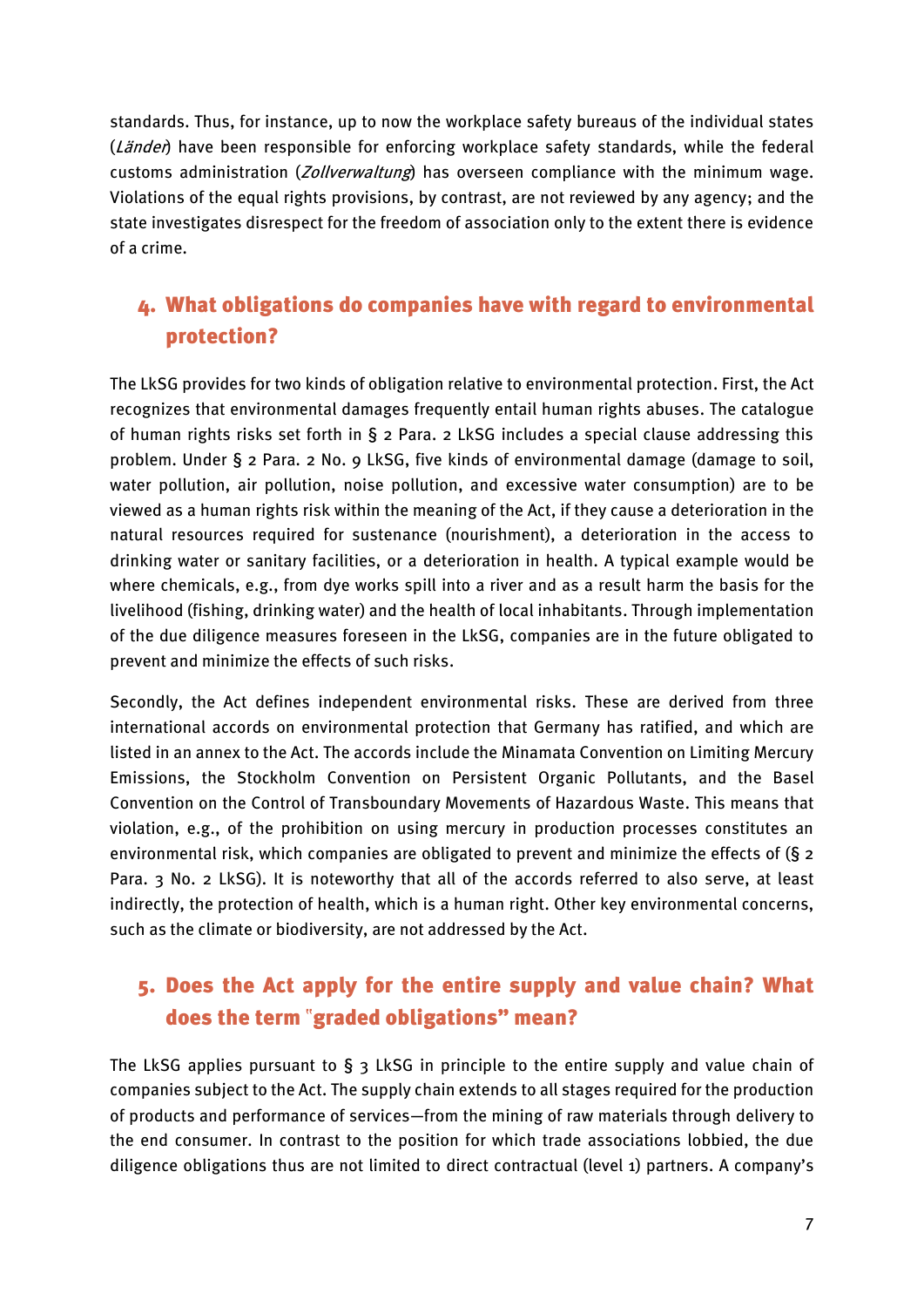obligations, however, are "graded." This means the standard of obligations is higher or lower, depending on whether a company's own operations, those of a direct supplier, or those of an indirect supplier are at issue.

A company is subject to the highest standard of obligations relative to its own operations and the operations of direct suppliers. In these cases, remedial measures, for instance, must at least as a general rule put a stop to the violation of duties relative to human rights or environmental protection (§ 7 Para. 1 LkSG). With respect to indirect suppliers, by contrast, it is sufficient for the company to develop and implement a plan for putting a stop to or minimizing violations, without being able to assure that the plan will be successful ( $\S$   $9$  Para.  $3$  No.  $3$  LkSG).

Moreover, the sphere of a company's own operations is to be interpreted broadly:  $\S$  2 Para. 6 LkSG provides that own operations shall include not just a parent company's activities with respect to producing and refining products or performing services—such as the export of pesticides or the creation of online platforms. Rather, in the case of consolidated enterprises, the activities of subsidiaries over which the parent corporation exerts a decisive influence are to be counted as "own operations."

In the case of indirect suppliers—that is, the extended supply chain—the LkSG requires that companies take action and for instance carry out a risk analysis only when they have grounds for believing that human rights abuses or environmental damages have occurred ("substantiated knowledge," § 9 Para. 3 LkSG). It is, however, precisely in the extended supply chain that the vast majority of human rights abuses and environmental damages occur. The Initiative Lieferkettengesetz therefore criticizes this provision: It stands in contradiction with the preventive and risk-based approach taken by the UN Guiding Principles on Business and Human Rights (UNGP), according to which companies are to work proactively and with priority to address the gravest human rights abuses and environmental damages in their supply chains—regardless where along the supply chain they occur.

This provision also falls short of the practice already in place at many internationally operating enterprises, which follow the standard set by the UNGP. It is to be hoped that the LkSG provision does not set an example for lowering the bar. We observe that the statement of grounds for the Act does, at least, indicate that the term "substantiated knowledge" is to be interpreted broadly. Thus numerous sources may be deemed to provide companies with grounds for believing that human rights abuses or environmental damages have occurred: reports on the poor human rights conditions in a given region, for example, or the fact that an indirect supplier operates in a sector with high exposure to human rights or environmental risks would suffice. Grounds for determining that a certain sector has high risk exposure in this context may be found, e.g., in the study published by the German Federal Ministry of Labor and Social Affairs (Bundesministerium für Arbeit und Soziales)<sup>2</sup> on risk sectors in German industry.

**.** 

<sup>2</sup> https://www.bmas.de/DE/Service/Publikationen/Forschungsberichte/fb-543-achtung-von-menschenrechtenentlang-globaler-wertschoepfungsketten.html.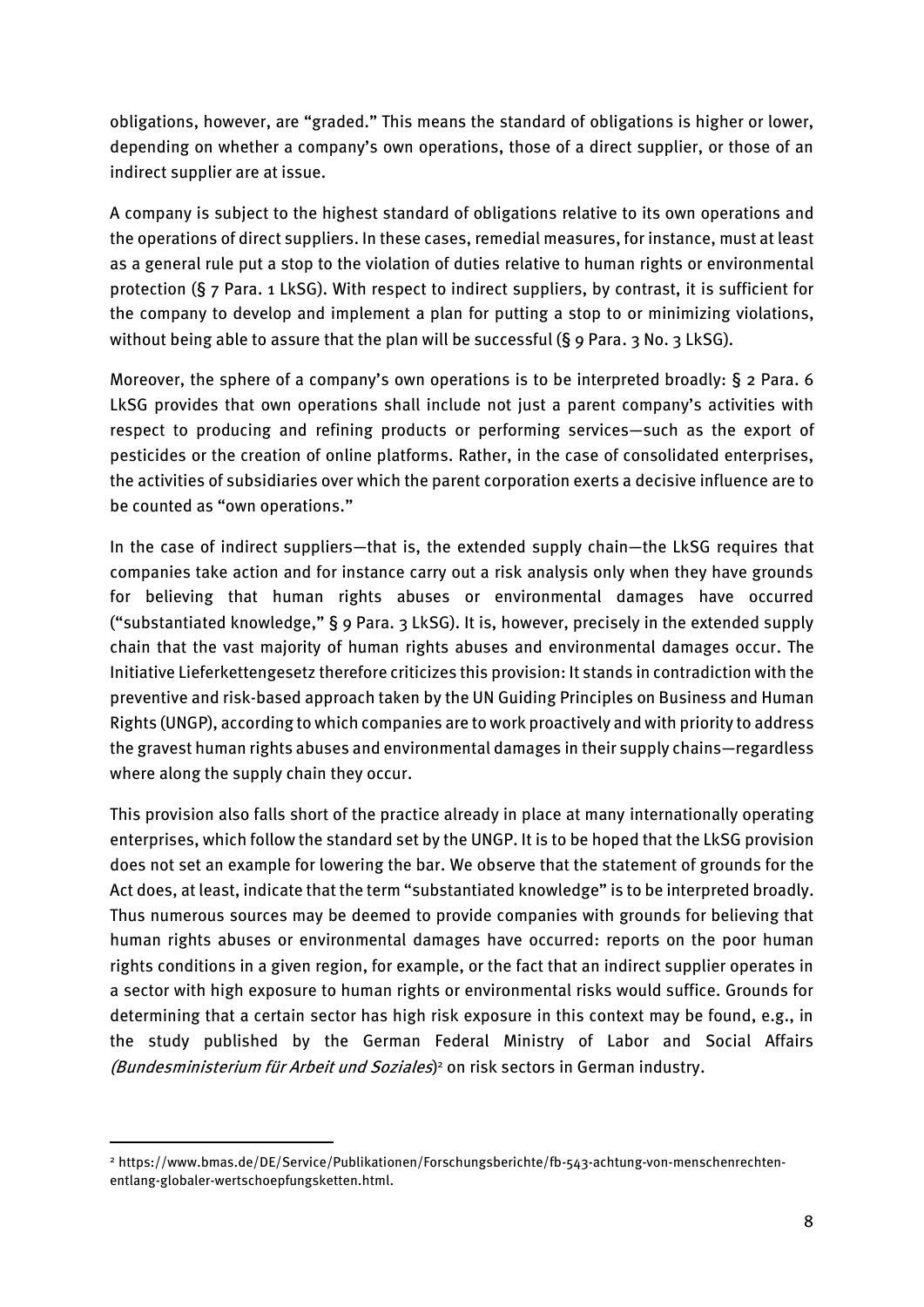Companies therefore should proactively take even indirect suppliers—at least those which operate in risk sectors or at-risk regions—into consideration in performing their risk management. NGOs should, wherever possible, simultaneously communicate new reports on human rights problems in any given region or sector to affected companies as well as to the BAFA.

## <span id="page-8-0"></span>6. What are a company's obligations with respect to downstream supply chains?

Downstream supply chains are such as are involved, not in the production of a product, but in its distribution. The LkSG is applicable to this kind of supply chain only to a limited extent: the Act's obligations extend only to such stages as are necessary for the production of products and the provision and utilization of services, "from the mining of raw materials through delivery to the end consumer" (§ 2 Para. 5 LkSG). Accordingly, a company must comply with due diligence obligations in the distribution of its products. Such due diligence obligations, however, are limited at the distribution stage to the company's own business operations and direct contractors.

The due diligence obligations applicable at the distribution stage fall into two categories. On the one hand, human rights or environmental risks may arise in the context of the distribution chain itself (e.g., through disregard of fair labor standards in delivery of the product). On the other hand, the product's sale to a client counts as an independent business activity and thus belongs to the supply chain. If the risk analysis determines that the distribution of products such as pesticides, surveillance technologies, or weapons supports the violation of human rights or environmental standards, the company concerned is subject to due diligence obligations with respect to these risks, as well as others. The standard of obligations imposed is determined by reference to the company's access to information and the degree of influence it is in a position to exert, as the statement of grounds for the parliamentary bill which presented the Act demonstrated, using financial service providers as an example.

#### <span id="page-8-1"></span>7. How far do the obligations of (financial) service providers extend?

Although the discussions concerning supply chains have mostly involved the production of material goods, the LkSG also applies to services. Service providers are thus subject to the same obligations along their supply chains as all other enterprises.

The statement of grounds for the parliamentary bill makes special reference to financial service providers, for their services do not easily fit within the framework of the LkSG: on the one hand, they rarely have suppliers, since the granting of loans does not require any upstream production process; on the other hand, loans and financial investments naturally give rise to new production processes.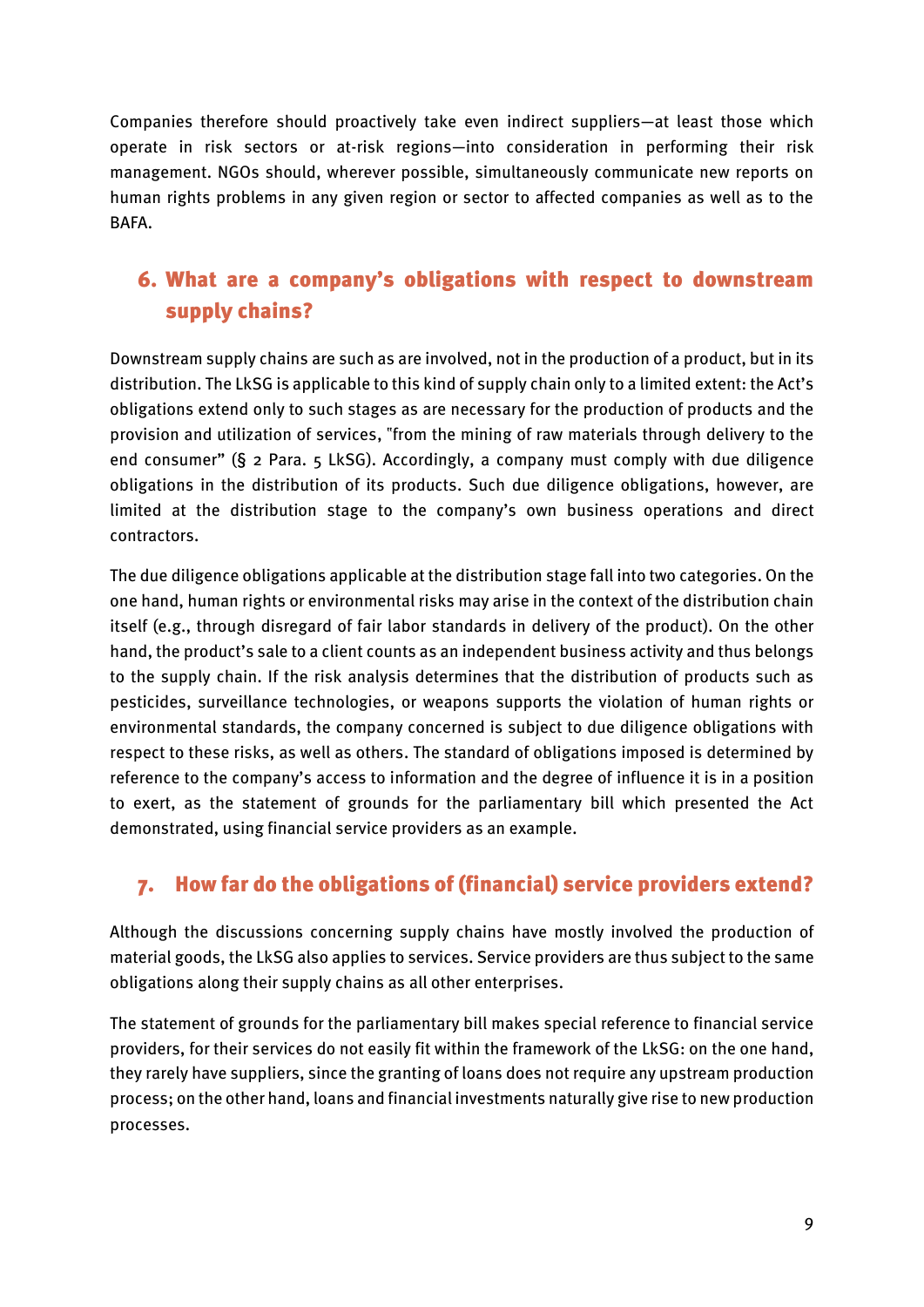In order to render the LkSG applicable to these cases, as well, the supply chain here should also be deemed to cover relationships that arise from the granting of loans and financial investments. Where, for instance, a textile producer takes out a loan to finance its production, the supply chain of the financial service provider extends to the buyers of the textiles. The financial service provider is also subject in this case to due diligence obligations at the downstream stage. In the given example, the financial service provider must extend its due diligence obligations to the buyers and confirm, e.g., that the textile buyers process the textiles without using child labor. Financial service providers are subject to due diligence obligations with regard to these downstream stages of the supply chain, however, only where the service provider has a certain ability to access information and play a supervisory role. With regard to particularly large loans, this is the case. The statement of grounds for adopting the legislation refers by way of example to large exposures within the meaning of Art. 392 of EU Regulation 575/2013, where the financial service provider's exposure to one client represents ten percent of its eligible capital. Where a financial service provider does not have such leverage for influence, the statement of grounds in the legislative bill says that it is only subject to due diligence obligations with regard to borrowers, secured parties, and the investment property.

## <span id="page-9-0"></span>8. Do a company's due diligence obligations also extend to the way in which its products are disposed of or recycled, once their useful life has expired?

There is no one answer to this question valid across the board. If waste management forms a part of the supply chain, companies must perform human rights and environmental due diligence with respect to that process, as well. Whether waste management belongs to the supply chain, however, depends upon the business purpose of the company in question. Thus, the delivery of recycled materials destined for the production of new goods forms a part of the producer's supply chain (e.g., recycled PET bottles for the production of textiles). Where a company's business purpose is the disposal or recycling of waste, its supply chain extends to the sourcing and exploitation of such waste. If a company engages other service providers for the purpose of refining or re-purposing waste, then its supply chain extends downstream to these partners, provided it has sufficient ability to access information and play a supervisory role.

Where, however, a company delivers material goods to its customers, who then dispose of them at a later point in time, any subsequent re-use of the waste no longer forms a part of the supply chain.

## <span id="page-9-1"></span>9. Under what circumstances are companies obligated to terminate problematic business relationships?

If a company determines that a violation of human rights or environmental obligations has occurred or is imminent in its own field of operations or under the responsibility of a direct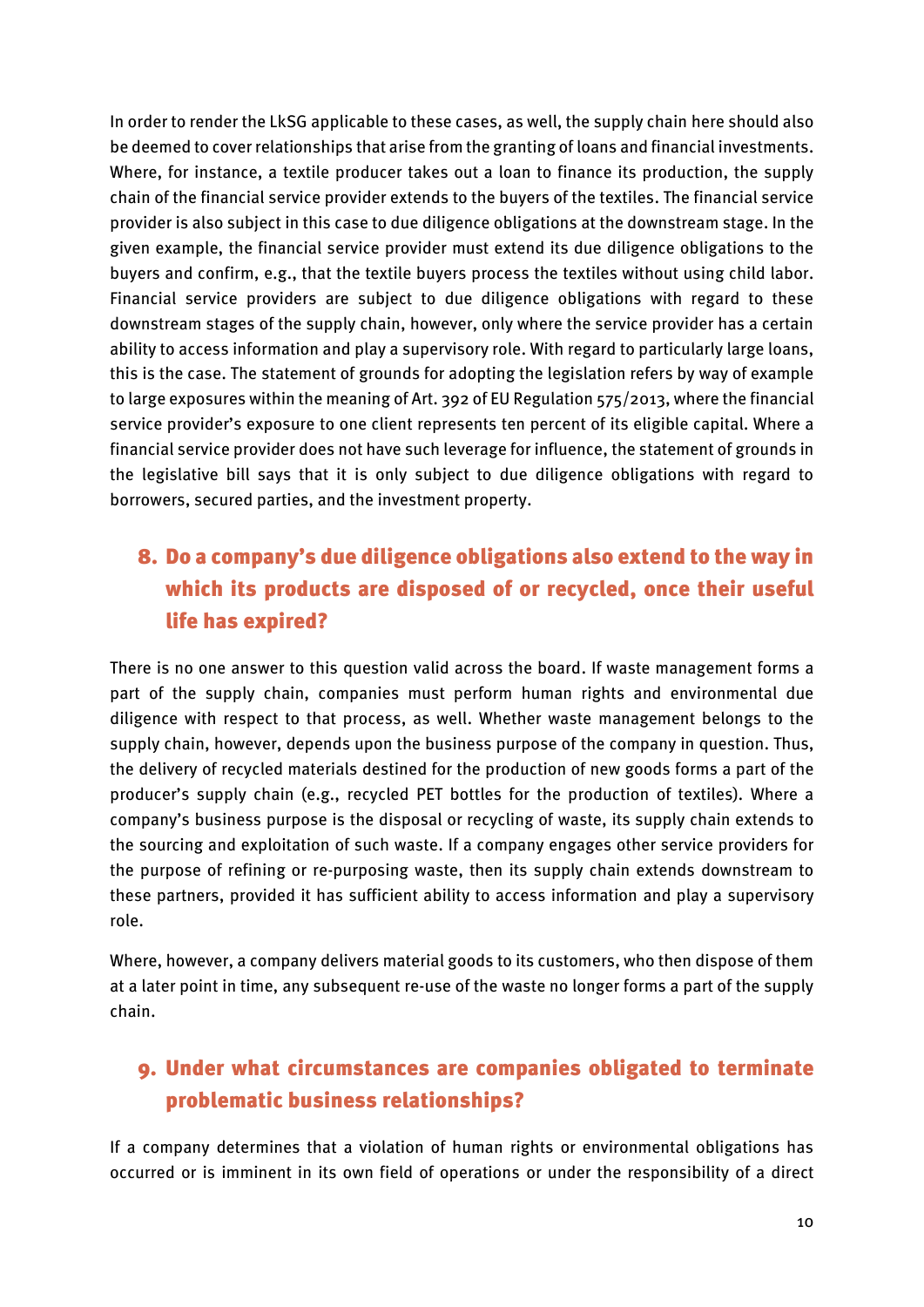supplier, it is required to take adequate remedial measures immediately. Such measures must be reasonably designed to prevent the violations, put an end to them or to minimize their harmful effects (§ 7 Para. 1 Sent. 1 LkSG). Where any remedial measures taken are inadequate to this purpose, the company risks imposition of a fine. The same is true with regard to indirect suppliers, provided the company has "substantiated knowledge" of a violation of human rights or environmental obligations.

Where the company is unable to put an end to the violations of a direct or indirect supplier in the foreseeable future, it must develop and carry out a plan designed to end or minimize such violations. The precise form of such a plan lies in the company's own discretion. For example, it may seek to reach a solution in cooperation with the supplier, increase its influence over the supplier through sector-wide initiatives, or temporarily cease business dealings with the supplier.

A company is only obligated to terminate its business relationship with a direct supplier when the following conditions are simultaneously met: (1) there has been a grave violation of a protected legal interest; (2) the remedial plan has not rectified the situation within the time frame foreseen; and (3) there are no other, milder means available to the company and increasing its influence over the supplier, e.g., through sector-wide initiatives, would not be effective.

#### <span id="page-10-0"></span>10. How are companies required to act in the event of a conflict between local law and international human rights standards?

The fact that a country has failed to ratify or implement human rights or environmental standards is not per se grounds for requiring that a company terminate its business relationships there (§ 7 Para. 3 Sent. 2 LkSG). Likewise, companies are entitled to commence new operations in such countries. <sup>3</sup> Where, however, a company or one of its suppliers operates in a country that has not ratified or implemented standards referred to in § 2 Paras. 1 and 3 LkSG, the company must take this fact into account in its risk analysis and respond to the special risks this entails, exercising, as necessary, a greater degree of diligence.

In practice, this means that companies operating their own production sites or working with suppliers in countries like China, in which the freedom of association is not recognized, are not required to ensure that such freedom be recognized. They may not, however, take advantage of the situation or aggravate its effects on employees. Rather, they must, in their own business relationships, take special care to prevent violations of the freedom of association, for instance by creating incentives for their suppliers or by allowing the formation of structures representing workers' interests on their own production sites.

**.** 

<sup>3</sup> Beschlussempfehlung, Ausschuss für Arbeit und Soziales, p. 40,

https://dserver.bundestag.de/btd/19/305/1930505.pdf.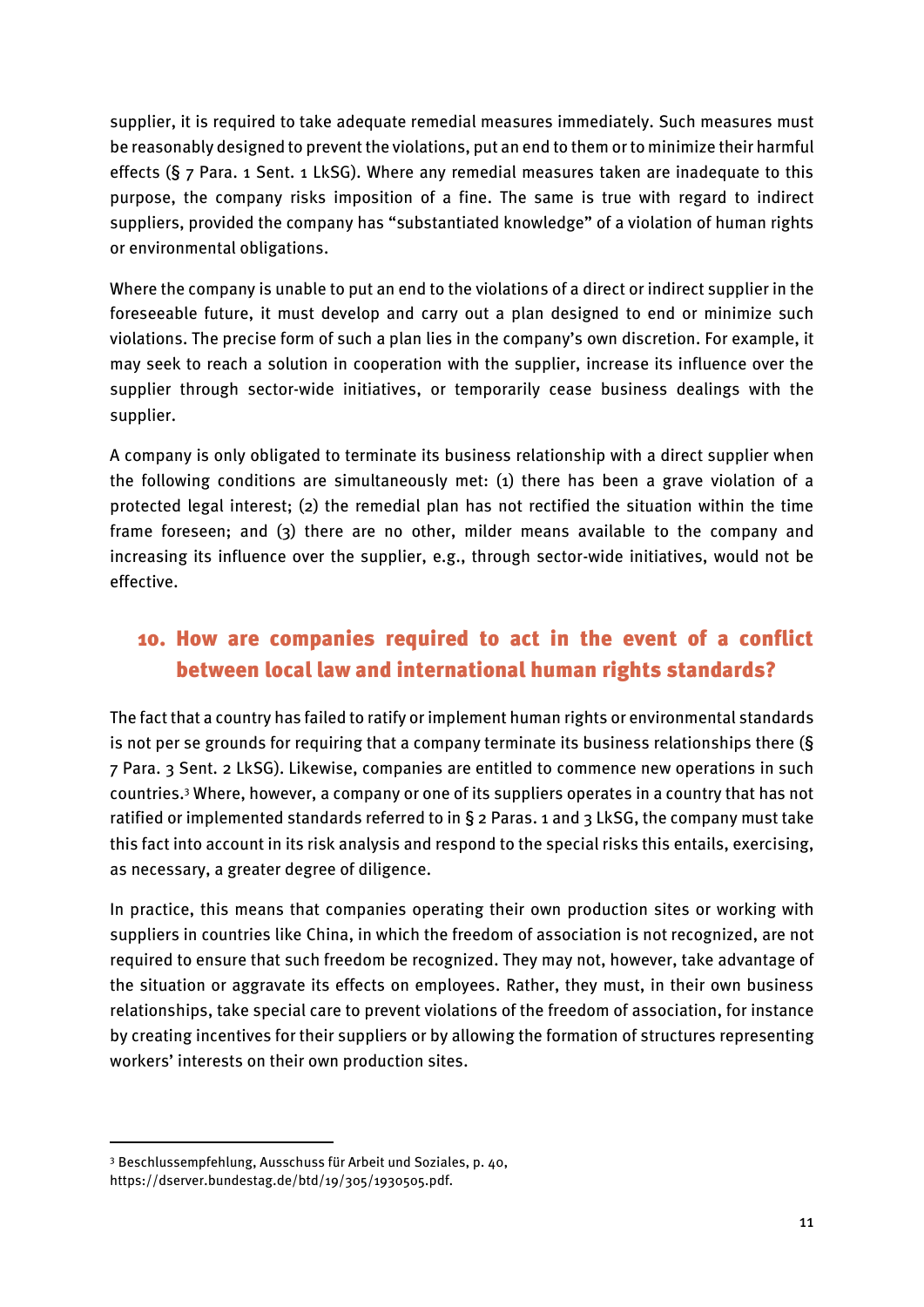## <span id="page-11-0"></span>11. Are companies also required to change their purchasing conditions and price policies?

Suppliers are often economically dependent on the companies for which they produce. As a result, they must adapt to the purchasing conditions of their customers with regard to delivery times, quantities, and payment. In order to operate profitably, despite these conditions, suppliers often disregard the rights of their workers. For this reason, unrealistic delivery expectations and excessively low prices offered by international buyers frequently lead indirectly to human rights abuses.

As also provided for in the UNGP, companies are obligated in the future, by taking appropriate preventive measures, to avoid contributing to such human rights abuses. The most important measure, in this connection, is to develop and implement sourcing strategies and purchasing practices suitable for ending or minimizing the identified risks (§ 6 Para. 3 No. 1 LkSG). A constant condition must be the payment of wages adequate for workers to meet their daily needs, and such wages often lie above national minimum wage standards (§ 2 Para. 2 No. 8 LkSG). If a risk analysis determines that purchasing practices lead indirectly to human rights abuses, the company is obligated to take adequate remedial measures, for instance by paying prices that are adequate to cover production costs.

#### <span id="page-11-1"></span>12. Does the Act require companies to seek appropriate involvement from the persons whose rights are at stake?

§ 4 Para. 4 LkSG provides that companies, in setting up and carrying out their risk management policies, must take adequately into account the interests of persons who are employed in their supply chains or who may otherwise find their legally protected interests impaired by virtue of the company's economic activities. This is the objective towards which all a company's efforts to meet its due diligence obligations should be directed.

According to the statement of grounds for the Act, the involvement of affected parties serves a key purpose: It should help companies recognize and accurately evaluate their risks, as well as choose suitable preventive and remedial measures that serve the interests of the affected parties. Further, the statement of grounds for the Act emphasizes that the circle of persons to be taken into account should be broadly defined. Companies should, where circumstances require, expand that circle flexibly and pay particular attention to persons who are especially vulnerable (e.g., on the basis of a background of immigration, handicaps, etc.).

The LkSG, however, defines too vaguely, and often less exactingly than the UNGP, just how the involvement of such affected parties is to be structured. Thus, the statement of grounds for the Act leaves to the discretion of each company whether it should consult potentially impacted parties in the context of conducting its risk analysis. This stands in contradiction with UN Guiding Principle 18 b), which states that companies *should* conduct meaningful consultations. Moreover, the LkSG fails to provide impacted parties with the right to seek compensation by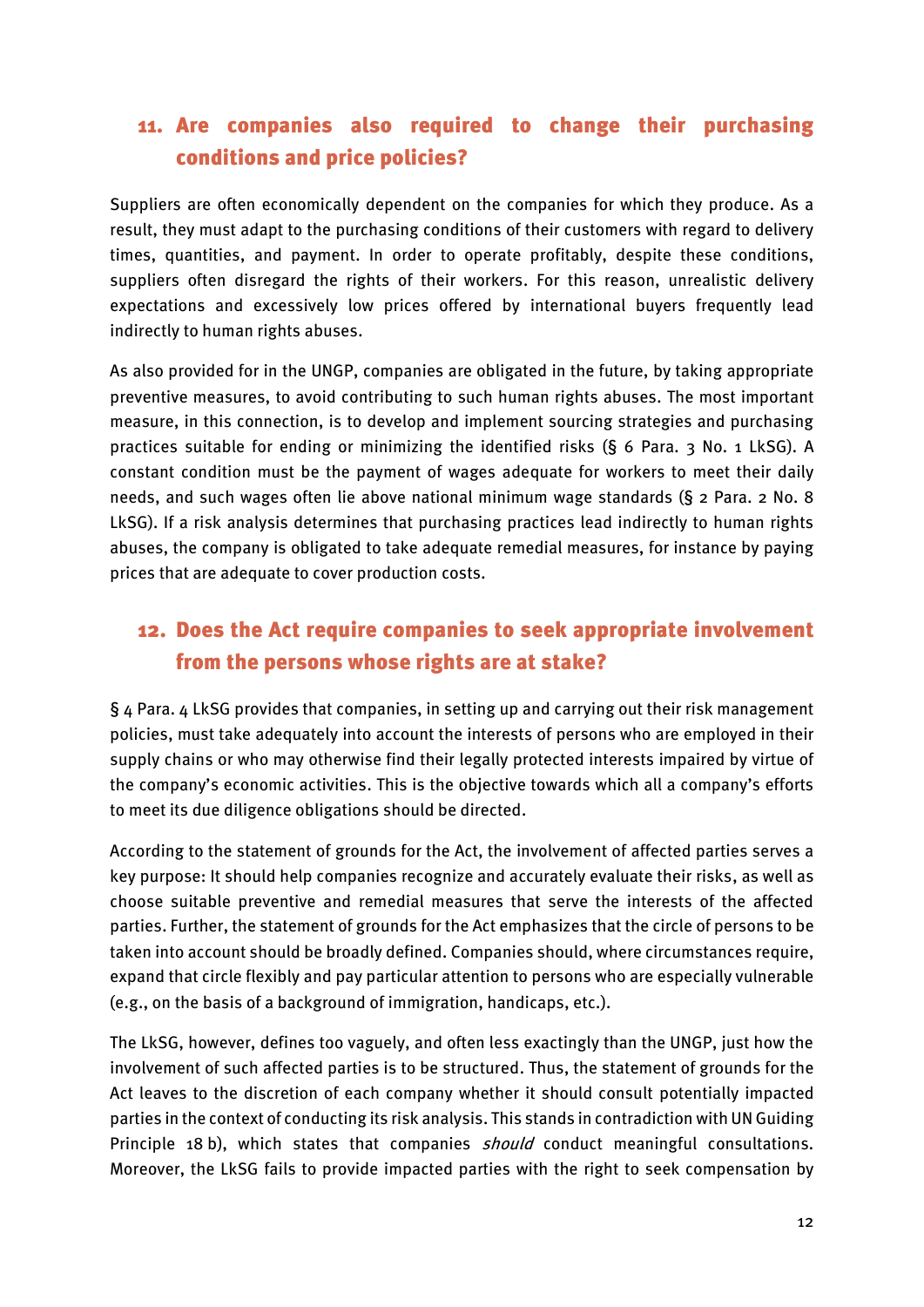means of the complaint procedure. In the UNGP, this constitutes the primary purpose of such proceedings.

## <span id="page-12-0"></span>13. What are the reporting requirements imposed on companies by the Act?

Pursuant to § 10 LkSG, companies shall in the future produce a report on the fulfilment of their due diligence obligations once a year. The report must be published on the company's website and remain available for download free of charge for seven years. In this report, companies are required to disclose, at a minimum, what human rights and environmental risks they have identified and what they have done to meet their due diligence obligations. In this connection, companies must report on what measures they have undertaken on the basis of complaints filed against them through the complaint procedure. In accordance with the statement of grounds for the Act, they must also describe the effects of the measures undertaken.

The reporting duty extends to a company's own operations, as well as direct and indirect suppliers—i.e., to the entire supply chain. There is, however, no duty for a company to disclose the identity of its suppliers. The reports must be sufficiently detailed as to allow third parties to follow their reasoning. Besides these public reports, companies also have a duty to document their compliance with the due diligence obligations internally. This documentation must be disclosed to the competent authorities in the event of any investigation, e.g., as a result of the filing of a complaint by impacted parties.

## <span id="page-12-1"></span>14. What role do sector-wide initiatives and audits play in implementation of the Act?

Sector-wide initiatives can make a significant contribution to implementation of the LkSG, especially in sectors plagued by structural abuses. Audits may help a company supervise human rights compliance by its suppliers. The German inspection company TÜV Rheinland already offers audits of suppliers to support companies in their efforts to comply with the LkSG. The Act explicitly refers to sector-wide initiatives as one of the remedial measures that companies must consider if they are unable to put an end to violations of human rights or environmental duties by their direct suppliers in the near term (§ 7 Para. 2 No. 2 LkSG). In addition, sector-wide initiatives are mentioned, in the statement of grounds for the Act, as an appropriate preventive measure that companies should undertake vis-à-vis indirect suppliers (§ 9 Para. 3 No. 2 LkSG).

Past sector-wide initiatives, however, have been restricted in their substantive scope and often lacking in ambition. Audits are rife with error and corruption; moreover, they generally lack a comprehensive focus on human rights. Neither of these instruments, therefore, can be viewed as proof that due diligence obligations have in fact been fulfilled.

Companies must fulfil their due diligence obligations on an ongoing basis. For this reason alone, a one-off audit can never suffice to relieve a company of its obligations. Likewise, active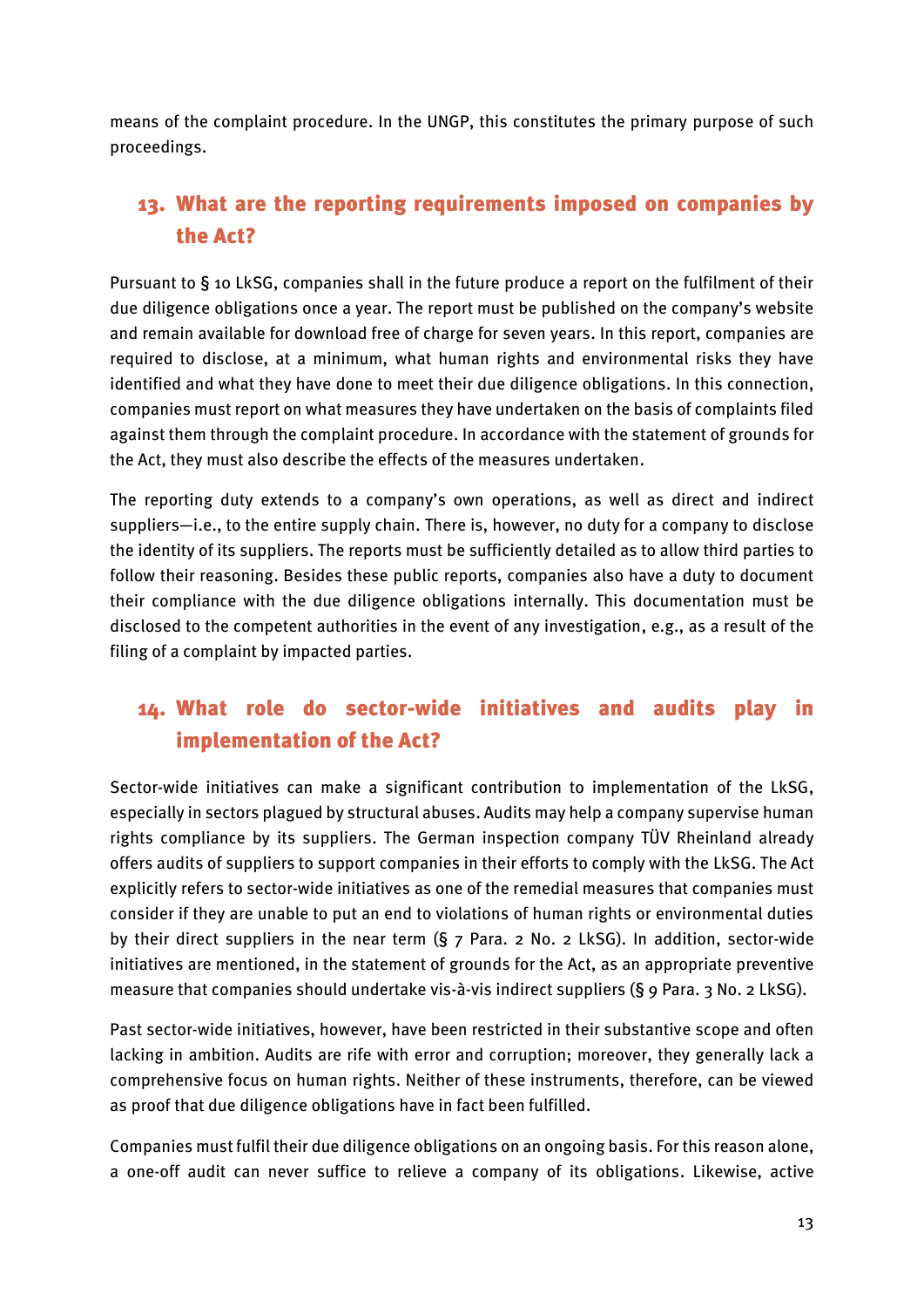involvement in sector-wide initiatives with exacting quality standards should be viewed at most as one indication that a company has made an adequate effort with respect to addressing those substantive problems within the scope of the initiative. This is an area which the regulatory authorities need to focus on in establishing rules that define in greater detail the administrative procedure and the duties of enterprises relative to indirect suppliers.

At the same time, it is important to ensure—by a clear definition of objectives and by external oversight-that audits and sector-wide initiatives meet certain quality standards<sup>4</sup> and thus are in a position to make a meaningful contribution to reducing human rights abuses and environmental damages in global supply chains.

#### <span id="page-13-0"></span>III. ON ENFORCEMENT OF THE ACT

1

#### <span id="page-13-1"></span>1. What consequences does the Act foresee for companies that fail to comply with its obligations?

The Federal Office of Economics and Export Control (Bundesamt für Wirtschaft- und Ausfuhrkontrolle, BAFA) is the German authority responsible for overseeing compliance with the obligations imposed by the LkSG. The BAFA has the power to issue specific injunctions intended to put an end to the violations and, in the event compliance is not forthcoming, to impose periodic penalty payments up to the amount of EUR 50 000 (§ 23 LkSG). Further, the BAFA can assess fines for past violations. The amount of the fine is calculated based on the gravity of the violation and the company's gross revenues (§ 24 LkSG). Where a fine in excess of EUR 175 000 is imposed, the company should also be barred from public procurement contracts for a period of three years (§ 22 LkSG).

#### <span id="page-13-2"></span>2. What is the objective of administrative enforcement?

Germany has the duty as a state to prevent human rights abuses by enterprises that fall under its jurisdiction. The Federal Government has decided to fulfil this duty through the oversight of an administrative authority. To this end, the BAFA verifies that companies publish their due diligence reports and reviews-on its own discretion in accordance with its duties or upon the request of an impacted party -companies' compliance with their due diligence obligations (§§ 13, 14 LkSG). Insofar as the BAFA can investigate all enterprises within the scope of the LkSG, the Act has a wider impact than it would if the Act foresaw enforcement exclusively by means of civil liability, which is restricted to specific individual cases. The extensive power of oversight granted to the administrative authorities under the LkSG corresponds to the objective of

<sup>4</sup> On this issue, see two studies recently published by civil society organizations (in German): Positionspapier zu Multistakeholder-Initiativen, available for download at https://www.cora-netz.de/wp-content/

uploads/2017/09/2017-09\_MSI\_Positionspapier\_CorA-FMR-FUE-VENRO-vzbv\_web.pdf; and Studie von ECCHR, Brot für die Welt und MISEREOR zur Menschenrechtsfitness von Audits, available for download at https://www.ecchr.eu/fileadmin/Fachartikel/ECCHR\_AUDITS\_DS\_WEB.pdf.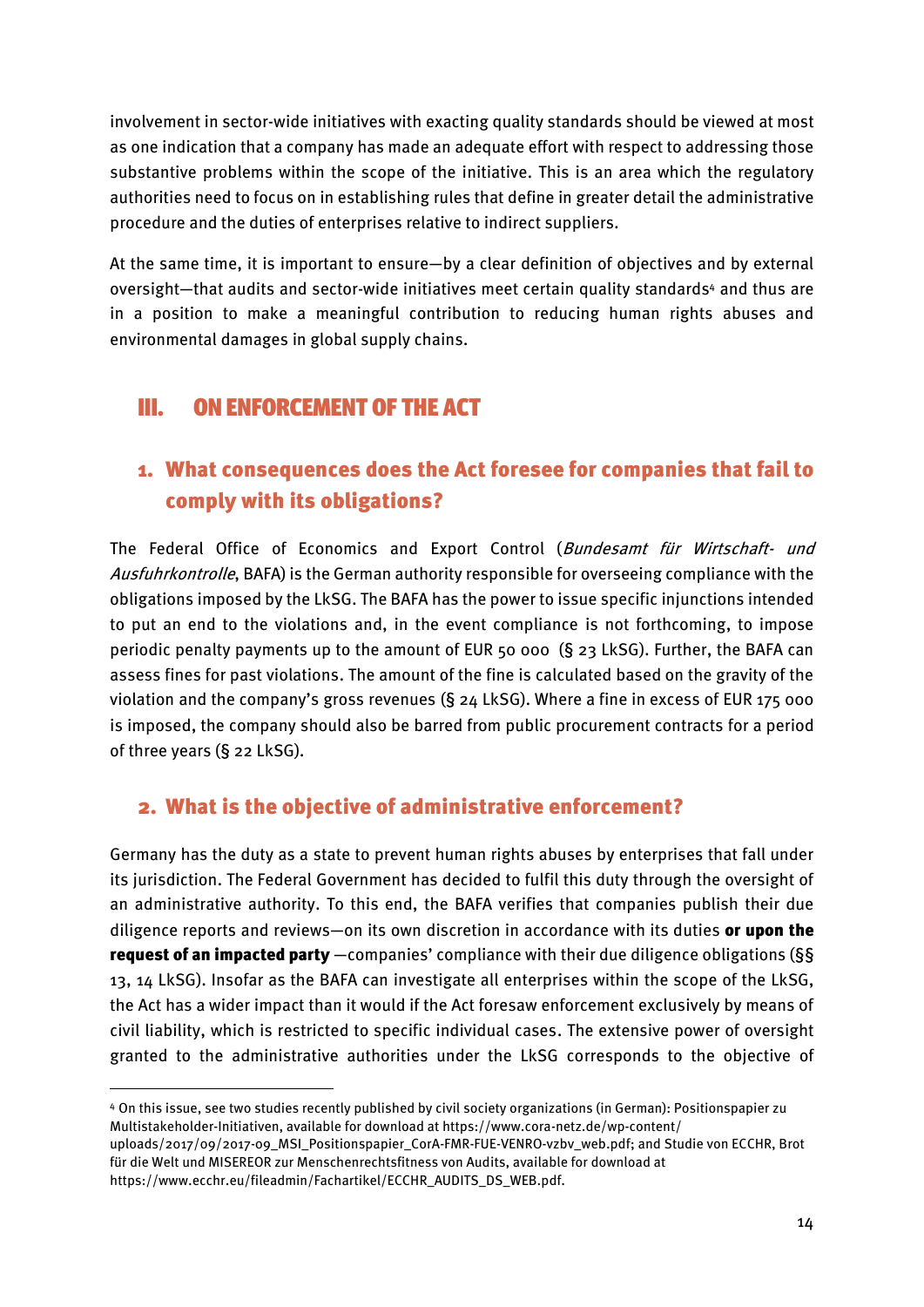prevention at the heart of the UNGP. Nevertheless, the BAFA is an administrative agency under the authority of the German Federal Ministry for Economic Affairs and Energy (Bundesministerium für Wirtschaft und Energie, BMWi) and is just beginning to develop its competencies in the field of supervising corporate due diligence obligations. For this reason, it is important that a civil society monitoring body is created as planned and mandated to ensure that the BAFA makes its decisions on an independent basis and exclusively pursuant to the criteria defined by the human rights and environmental due diligence obligations.

## <span id="page-14-0"></span>3. What is the difference between administrative sanctions and criminal or civil liability?

When someone breaks the law, he or she may be subjected to both state-imposed sanctions and civil liability claims. State sanctions are imposed, depending on the gravity of the offense, by criminal prosecution or administrative enforcement mechanisms. An offender risks criminal prosecution if he or she has committed a crime defined in the penal code. Because crimes involve particularly grave violations of rights, the state prosecutor is obligated to prosecute any crime that is committed. If the defendant is found guilty, the criminal court sentences him or her to pay a fine or serve a term in prison.

Administrative sanctions are imposed in the event that other laws are violated—for instance, the LkSG. Here, the violation is referred to as an administrative offense, which the administrative authorities have the power to sanction by imposing a fine. Since administrative offenses represent a lesser wrong in comparison with crimes, it lies within the discretion of the authorities whether to take action and how high they should set any fine imposed.

Civil liability arises when someone, through a violation of law, infringes on the rights of another person, for instance by damaging his or her property or injuring his or her person. The person suffering damages or injuries can claim compensation from the person who caused them for, e.g., repairing property, covering medical bills, and compensating lost work time. If the person who caused the damages fails to pay such compensation voluntarily, the damaged party must sue him or her in a civil court proceeding.

#### <span id="page-14-1"></span>4. Why does the LkSG not provide for criminal liability?

If a company violates the obligations arising under the LkSG, it commits an administrative offense (§ 24 LkSG). By contrast, there is no provision for criminal liability. This results in part from the fact that in Germany—in contrast to numerous other jurisdictions in Europe corporations are not subject to criminal liability. Given that the LkSG primarily addresses enterprises, there would be no person to which criminal liability could attach.

Moreover, the LkSG is primarily intended to have a preventive effect—to prevent human rights and environmental violations from happening. For this purpose, administrative oversight and sanctions are the fitting legal instrument, as their principal purpose in the German legal system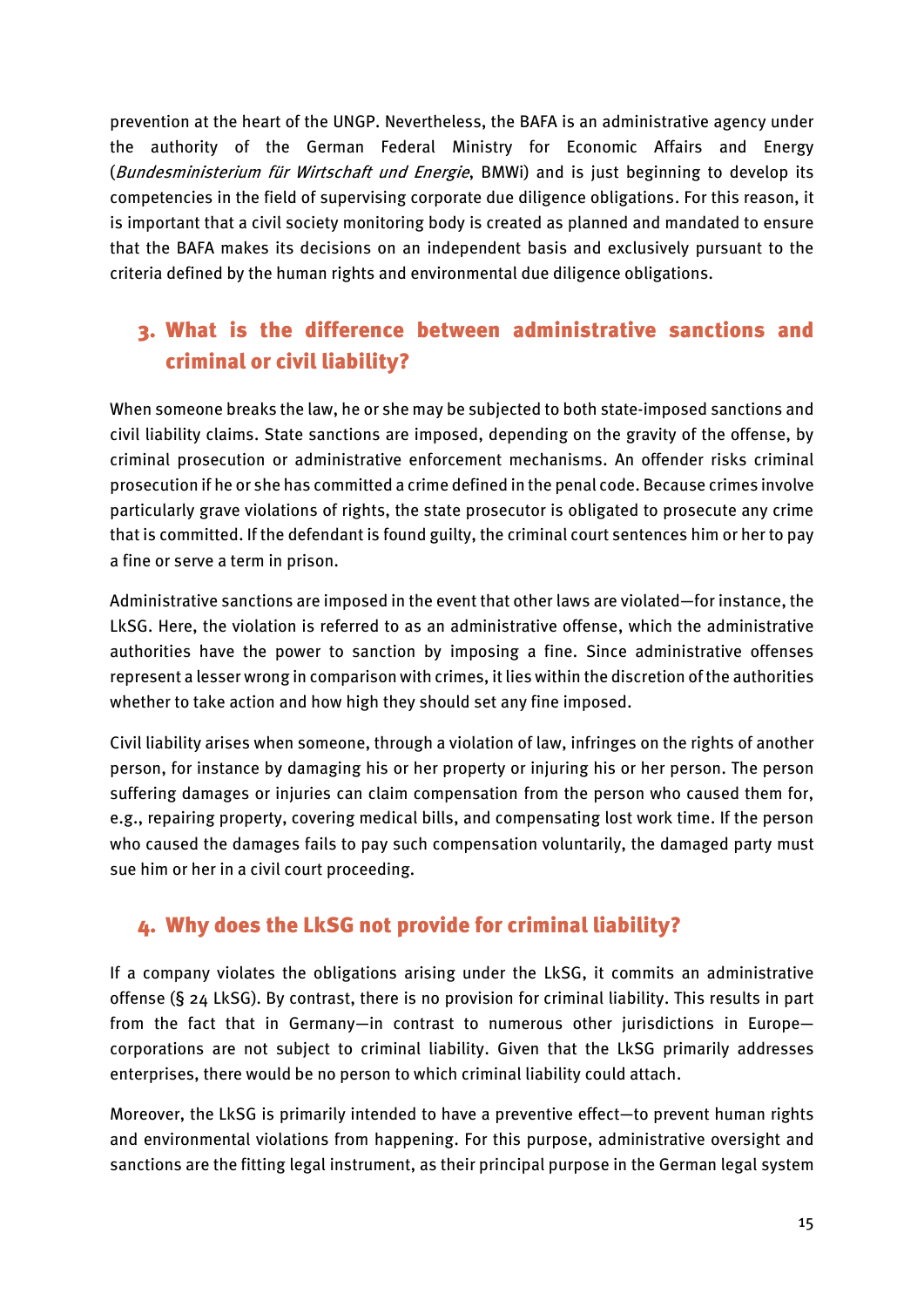is to enforce (security) provisions and prevent damages from arising. Of course it is possible for corporate employees to commit crimes in connection with a company's international business activities and for these crimes to be prosecuted under the general provisions of Germany's criminal code. Proving in court that a particular person within the corporation has committed a crime, however, is exceedingly difficult. For this reason, Germany ought to introduce an independent code of sanctions targeting enterprises.

#### <span id="page-15-0"></span>5. Does the Act provide for civil liability?

The LkSG provides no independent basis for claims of civil liability. This means that where a company has violated its due diligence obligations, for instance by failing to conduct a risk analysis, and as a result the health of one of its supplier's employees is impaired, the LkSG does not provide that the damaged party can claim compensation of damages from the company on the basis of this Act. The legislators made this clear in  $\S$  3 Para. 3 LkSG. However, they also specified in this provision that already existing basis for damages under foreign law or the general law of torts in Germany continue to apply.

Thus liability is possible, for example, on the basis of a violation of the so-called duty to ensure the safety of passers-by pursuant to § 823 Para. 1 BGB. This provision addresses cases in which a company is responsible for a source of danger (for instance a factory building) and fails to adequately supervise the danger. If textile workers are burned in a factory building because adequate emergency exits are not available, the factory owner has violated its duty to ensure the safety of passers-by. Just what the responsible party is obligated to do, in order to adequately supervise the danger, depends on its ability to influence the situation, the likelihood of a harm arising, and the expense of any preventive measure. Since the LkSG specifies various due diligence duties intended to prevent human rights abuses, a company's obligations under the duty to ensure the safety of passers-by all along the supply chain gain a degree of clarity. Courts are to take these obligations into consideration even in cases—as is the rule with transnational human rights litigation—the law of the place of damages is otherwise applicable, since rules of safety and conduct within the meaning of Art. 17 Rome II Regulation (EU) are at issue.

Without an independent definition of civil liability for cases involving human rights abuses in the context of business operations, however, it will remain all but impossible for injured parties to hold corporations liable in the German civil courts—the legal hurdles, including the burden of proof and short statutes of limitation—remain too onerous. For this reason, it is crucial that the EU adopt supply chain legislation providing for such a definition of civil liability and that this provision be implemented on the national level.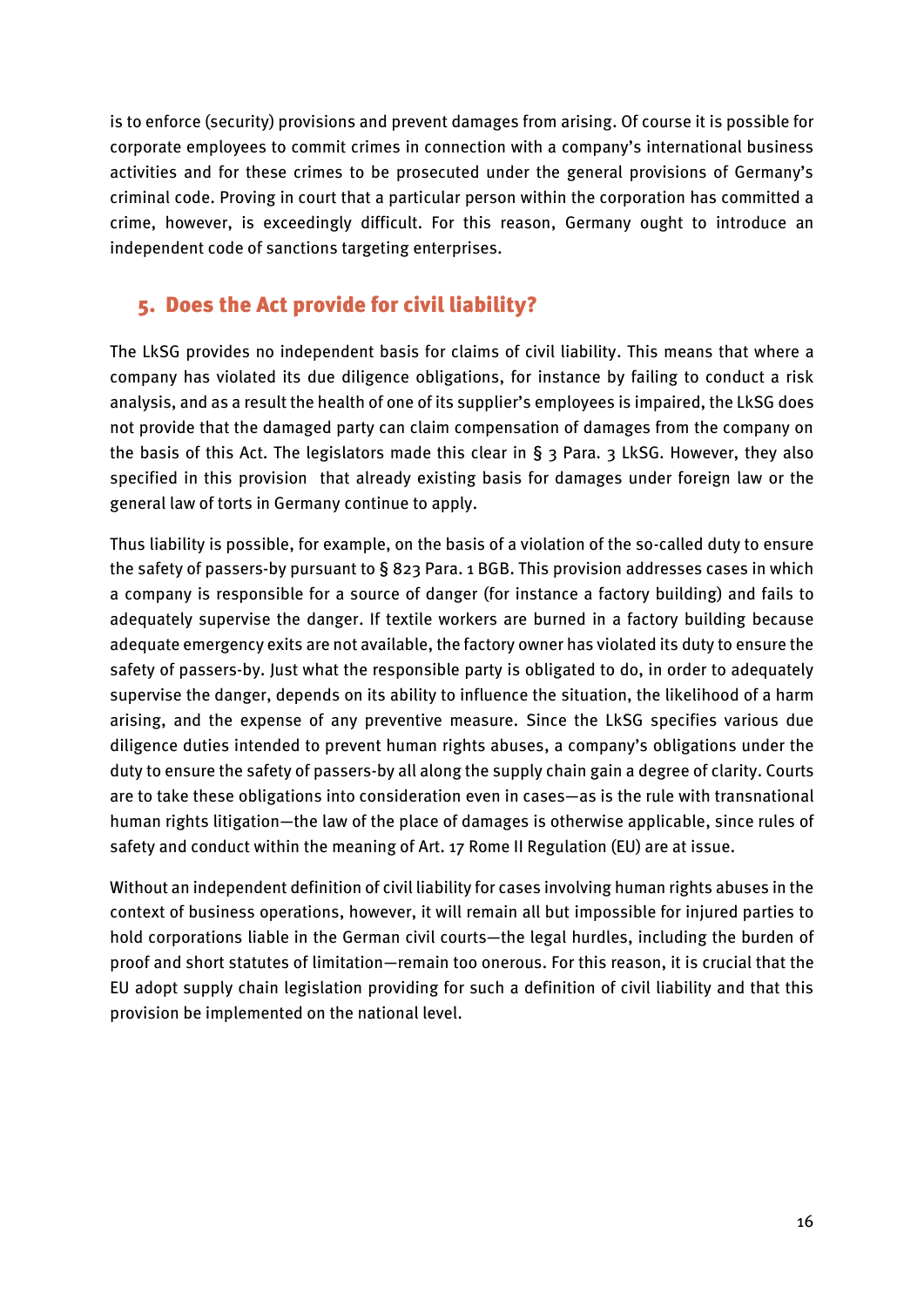## <span id="page-16-0"></span>6. What does the "special representative action" provided for in the Act mean?

The LkSG creates a statutory "special representative action" (§ 11 LkSG). This form of action makes it possible for domestic NGOs or unions to file suit in the German courts in their own name but on behalf of an impacted party.

In German civil procedure, an action must in general be filed by the person whose rights have been infringed upon. In cases involving human rights abuses in the context of international business operations, this is often impossible: The prospective plaintiff's distance from the legal venue, the fear of vindictive harassment, and the high cost of litigation frequently render impacted parties loathe to file suit. The representative action makes it easier for such parties to pursue the remedies available to them in German court.

The only persons eligible to act as representative in such an action are NGOs or unions with seat in Germany. They must moreover be established as non-profits and be engaged in the defense of human rights not merely on a temporary or occasional basis (§ 11 Para. 2 LkSG). They must have a power of attorney from the impacted party authorizing them to pursue that party's rights in court. This distinguishes the "special" representative action from the two "normal" forms of representative action under German law (the statutory and the elective). In statutory representative actions, the representative's standing to sue arises mandatorily and definitively ex lege. In the case of elective representative actions, by contrast, the representative has standing only to the extent it has its own legally protected interest in conducting the suit. The power of attorney authorizing a plaintiff representative within the meaning of § 11 LkSG to sue on behalf of an impacted party is valid if such party has suffered infringement of an unusually important legal right. The Act does not specify just what rights are covered, but the statement of grounds for the Act mentions by way of example injury to life or limb.

The provisions of § 11 LkSG have, however, a further significance: In cases involving human rights abuses in the context of international business operations, the (foreign) law of the place of injury generally applies. In this case, the LkSG and the standing it accords to civil society organizations in representative actions would be inapplicable. Since, however, the legislators with the LkSG have introduced a new form of representative action and not limited it to domestic facts and circumstances, there is a solid basis for arguing that special representative actions may also be filed in the context of foreign facts and circumstances. In consequence, it corresponds to the legislative intent to interpret the due diligence obligations imposed by the LkSG as overriding mandatory provisions (*Eingriffsnormen*). The language in § 11 LkSG referring to an "unusually important legal right" would appear to speak in favor of such an interpretation. Overriding mandatory provisions, pursuant to Art. 16 Rome II Regulation (EU), are to be applied by courts even in circumstances where the proceeding would otherwise be adjudicated in application of foreign law.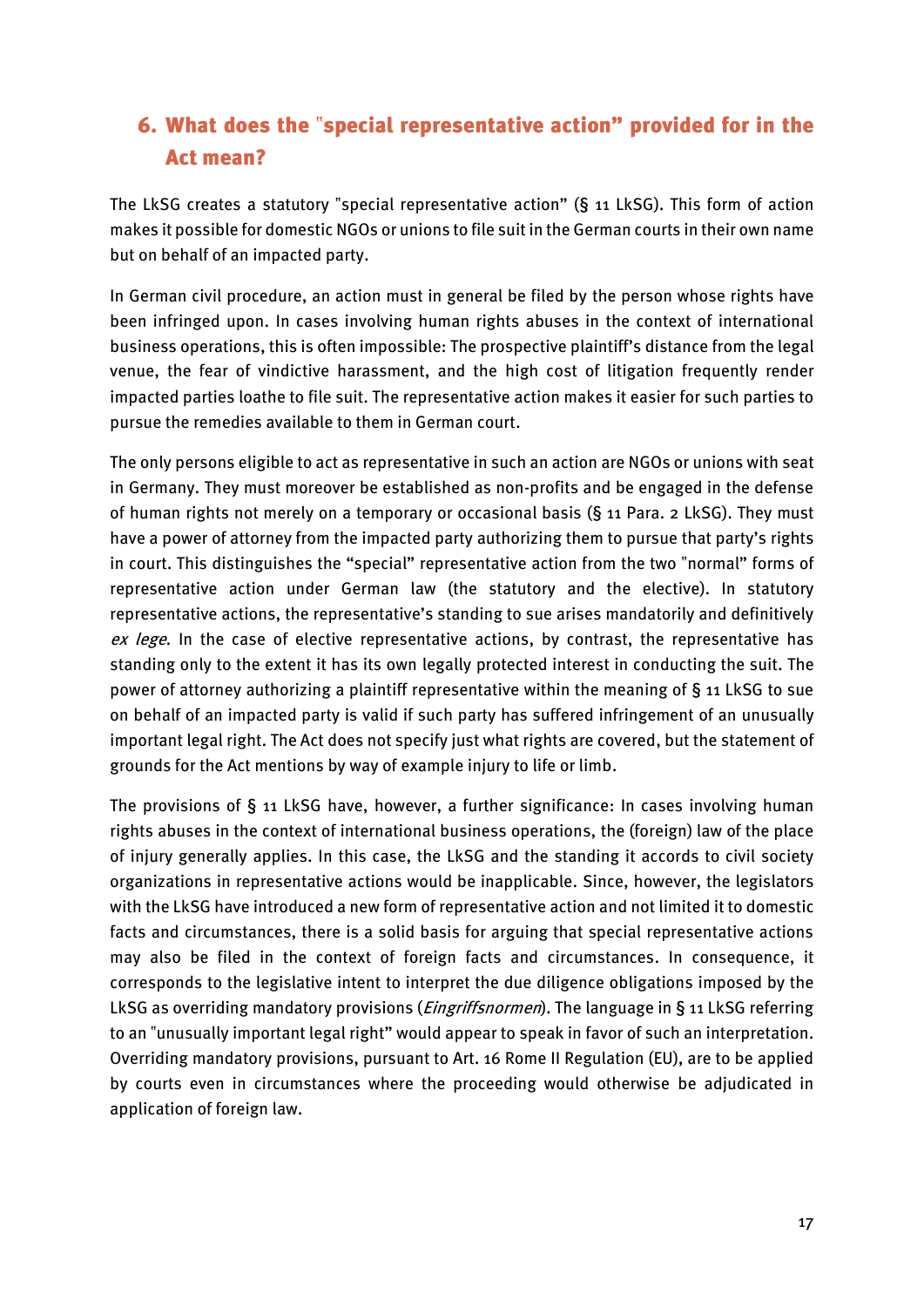## <span id="page-17-0"></span>7. What is the difference between the right to a representative action and the right to file a request for action with the administrative authorities?

The right to file a request for action with the administrative authorities, in contrast to the representative action, does not serve to enforce individual claims arising under civil law. Rather, it serves to compel the BAFA to exercise its duties of oversight relative to companies' due diligence obligations (§ 14 Para. 1 No. 2 LkSG). This remedy is available to any person, domestic or foreign, who can demonstrate an (impending) violation of its legally protected interests. The impacted party need not show that the right infringed upon is of "unusual importance." For example: if a company (or its supplier) unlawfully confiscates grazing land from a Brazilian farmer, the farmer can file a request for action with the BAFA. The BAFA must then review and determine whether the company indicated has undertaken all due diligence measures required to avoid a violation of § 2 Para. 2 No. 10 LkSG.

# <span id="page-17-1"></span>8. What possibilities does the Act provide to impacted parties from countries harboring production facilities for enforcement of their rights?

Companies, under the LkSG, are required to set up a complaints procedure which is accessible all along the supply chain. Impacted parties from countries harboring production facilities can inform through this procedure about violations of human rights and environmental duties or of the risk of such violations occurring (§§ 8, 9 Para. 1 LkSG).

Companies may face practical hurdles in setting up a complaints procedure that is accessible to impacted parties from indirect suppliers—for instance, where they do not even know the identity of such suppliers. The Act provides no solution to this difficulty. Companies should, however, form as comprehensive an overview as possible concerning their supply chains, in order to insure that all persons potentially impacted by their business activities have access to the complaints procedure. Helpful, in addition, is contributing to the establishment of a collectively operated complaints procedure with more extensive scope within the framework of a sector-wide initiative. In any event, potentially impacted parties should be consulted in connection with designing and setting up the complaints procedure. When a company by way of the complaints procedure obtains "substantiated knowledge" of a possible breach of obligation involving indirect suppliers, this triggers attachment of the due diligence obligations set forth in § 9 Para. 3 LkSG.

Moreover, all impacted parties have the right to file a request for action with the BAFA. Provided the applicant is able to make a credible showing of the (impending) violation of a legally protected interest, the BAFA is obligated to investigate the matter and, as the case may be, to order remedial measures or impose sanctions on the company in question. This is the most important instrument available to impacted parties under the LkSG, since the BAFA is a central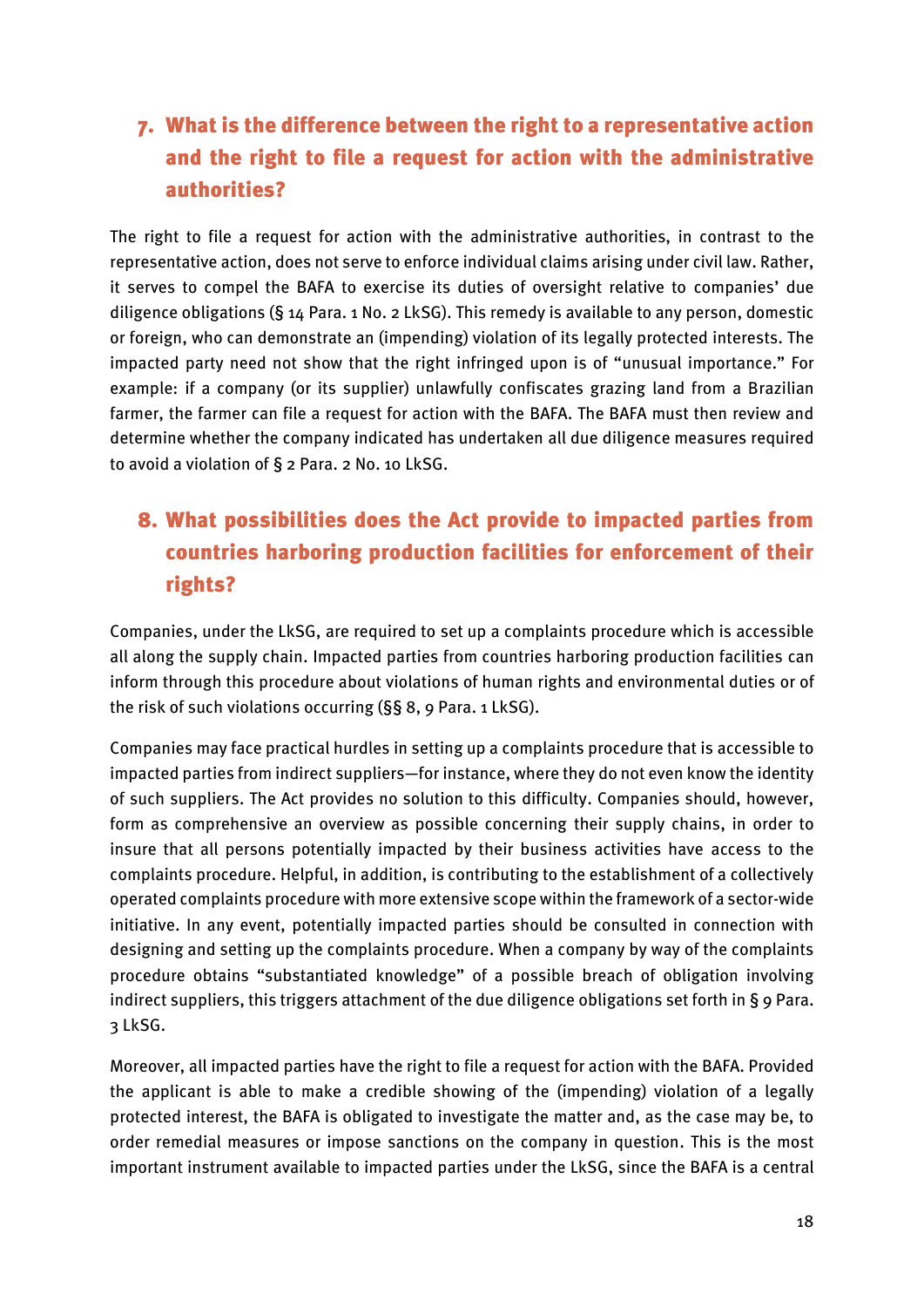forum and enjoys wide-ranging powers. Finally, impacted parties can empower a domestic German NGO or union to pursue enforcement of its individual claims against the company in court (special representative action).

The LkSG does not establish a claim for compensation. § 24 Para. 4 No. 7 LkSG, however, does create an incentive to furnish compensation insofar as it provides that a company's efforts to furnish compensation should be taken into consideration in calculating the amount of any fine that is assessed.

# <span id="page-18-0"></span>IV. ON THE ACT'S PLACE IN THE INTERNATIONAL CONTEXT

#### <span id="page-18-1"></span>1. Can the LkSG serve as a model for EU legislation on supply chains?

Various politicians, particularly from the CDU/CSU, have actively touted the LkSG since its adoption as a blueprint for the process of regulating sustainability-based due diligence obligations on the level of the EU. They seek thereby to assure that German enterprises are on an equal competitive footing with other companies in the EU internal market and, at the same time, to forestall any tightening of the obligations.

From the perspective of the Initiative Lieferkettengesetz, the LkSG should not serve as blueprint for the EU process. The LkSG does contain numerous positive elements, which in our view should be incorporated into the EU legislation—these include, in particular, its precise description of the due diligence steps that companies should take, such as reviewing and adapting their own purchasing practices, but also the extensive powers granted to governmental authorities for enforcement. Nevertheless, the LkSG has significant shortcomings: it only applies to very large companies; its due diligence obligations with respect to indirect suppliers and relative to environmental protection are limited; and above all it lacks any provision for civilliability.

In shaping the EU legislation, the EU Commission should not, therefore, reproduce the shortcomings of the LkSG. Instead, it should incorporate the most progressive elements from each of the supply chain due diligence acts hitherto adopted on the national level by EU member states. This would involve combining, e.g., the broader scope of application found in the Dutch Child Labor Due Diligence Act, the civil liability provisions of the French *loi de vigilance*, and the administrative enforcement powers granted under the LkSG.

In the event that EU legislation, in accordance with these proposals, should adopt obligations that go beyond the LkSG, such stricter obligations would need to be incorporated into national law by the German legislature.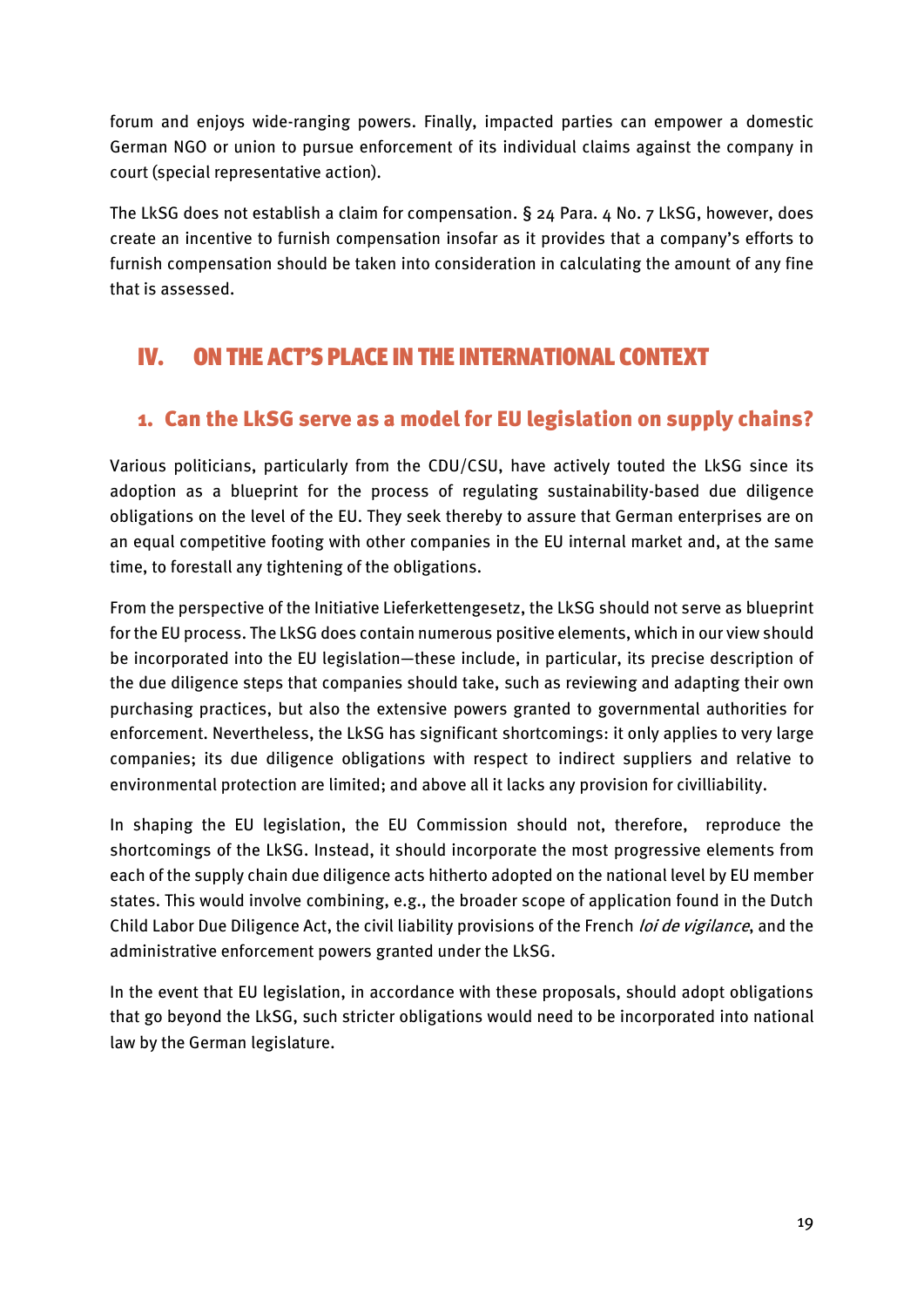## <span id="page-19-0"></span>2. How does the LkSG stand relative to other international due diligence legislation?

In recent years, a whole series of states have adopted legislation obligating their companies to exercise due diligence with regard to sustainability issues<sup>5</sup>—and the trend is growing. Many of the first-generation due diligence laws apply, however, only with respect to particular abuses along the supply chain, such as modern slavery or child labor, and/or are limited to imposing reporting requirements—and thus just one element of the due diligence obligations provided for under the UNGP. Thus, for instance, the 2015 UK Modern Slavery Act obligates companies to file a statement addressing how they deal with modern slavery in their supply chains. Companies are free, however, to state that they have taken no measures to combat slavery and will incur no legal consequences.

France, in 2017, became the first country to require that companies comply with concrete, comprehensive due diligence obligations with regard to violations of human rights and environmental standards all along their supply chains (and not just report on such violations). Companies in France that disregard these duties will incur consequences: Civil society organizations are entitled to have the reports companies file reviewed by a court, and the Act also provides that, in the event damages arise, companies are subject to civil liability in suits filed by impacted parties.

Like the French due diligence law, the LkSG provides for comprehensive due diligence obligations along the supply chain and consequences in the event of violations of such obligations. To that extent, the LkSG belongs to the younger generation of more advanced due diligence legislation. It is, however—in contrast to the claims put forward by certain legislators not per se the world's most ambitious act.

## <span id="page-19-1"></span>3. What is the relationship between the LkSG and the UNGP or the National Action Plans?

Adoption of the UNGP in 2011 in many ways laid the cornerstone for all past and current processes aiming to anchor binding due diligence obligations in law. The concept of human rights due diligence for the supply and value chains was developed there. The UNGP moreover determined that states must prevent human rights abuses on the part of their enterprises and ensure that the rights of impacted parties are effectively upheld.

The subsequently adopted National Action Plans (NAPs) constitute an important instrument in national implementation of the UNGP. They set forth what is required to happen on the national level in order to fulfil the principles of the UNGP – albeit very patchy and with varying quality and clarity. The steps proposed included conditioning the award of public procurement contracts or

**.** 

<sup>5</sup> See the study by Robert Grabosch, FES (in German), Gesetzliche Verpflichtungen zur Sorgfalt im weltweiten Vergleich, available for download at http://library.fes.de/pdf-files/iez/15675.pdf.